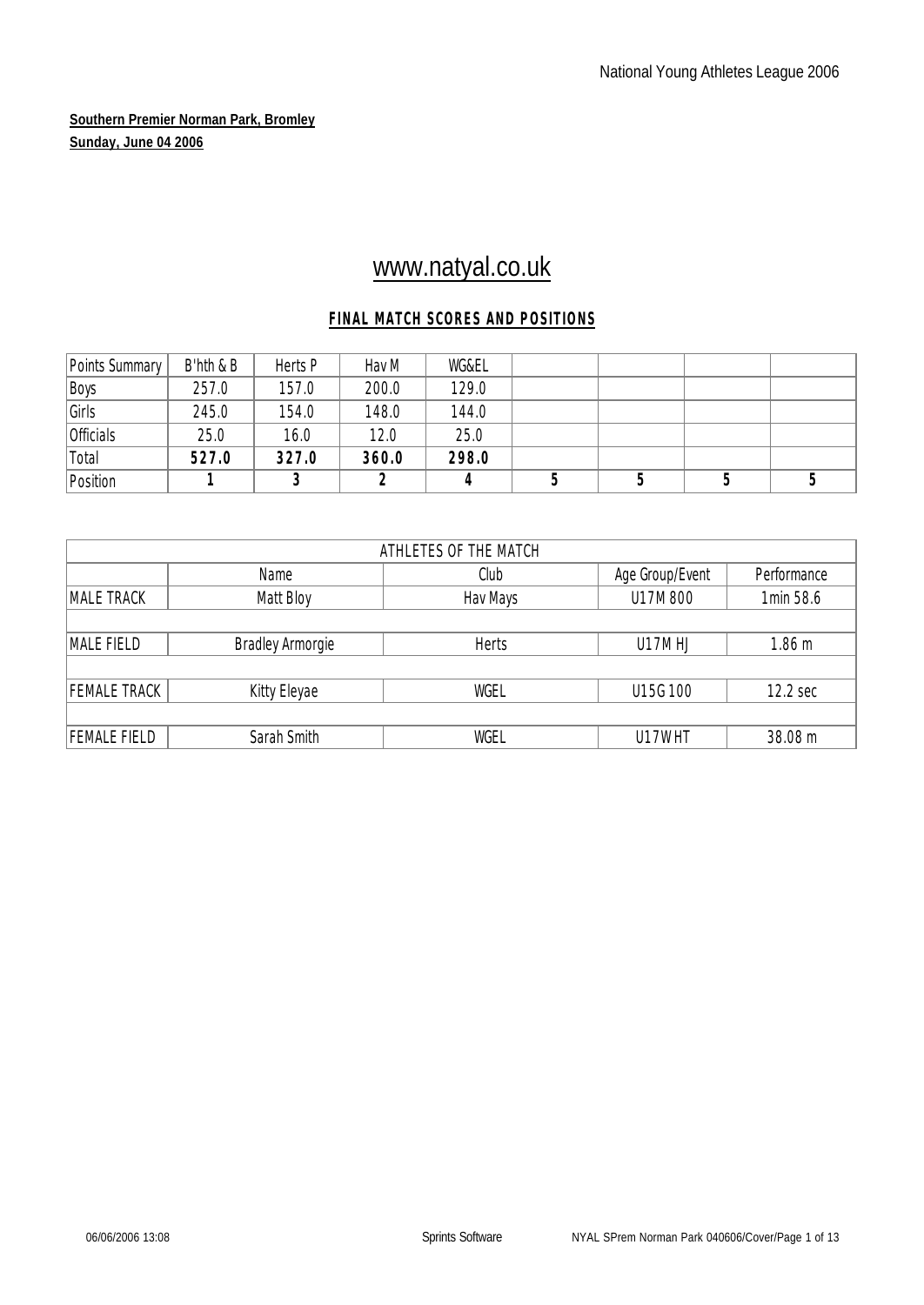#### **UKA: National Young Athletes League 2006** http://www.natyal.co.uk

uk<sub>athletics</sub> بعجير Perf<br>Grades

|                |     | Southern Premier Norman Park, Bromley |                      | Perf    | Wind | Records<br>Grades |                | Sunday, June 04 2006        |                                                    | Perf<br>Grades |
|----------------|-----|---------------------------------------|----------------------|---------|------|-------------------|----------------|-----------------------------|----------------------------------------------------|----------------|
|                |     | T32 U17 Men's 100m 'A'                | $Wind =$             |         |      |                   |                | U17 Men's 100m 'B'          | $Wind =$                                           |                |
| 1              | J   | Kenny Howard                          | Herts Phoenix AC     | 11.4    |      | $G2*$             | 1              | lan Tobin<br>IJ             | Herts Phoenix AC                                   | 11.6 $G2*$     |
| $\overline{2}$ | C   | Marcus Morrison                       | Blackheath & Bromley | 11.6    |      | $62*$             | 2              | ${\rm CC}$<br>Jidi Muji     | Blackheath & Bromley                               | 11.9 G3        |
| 3              | P   | Ashley Thomas                         | Woodford Green / EL  | 11.8    |      | G3                | 3              | PP<br>David Farrugia        | Woodford Green / EL                                | 12.3           |
| 4              | H.  | Daniel McDowell                       | Havering Mayesbrook  | 12.1    |      | G4                | 4              | HH Joseph Ramie             | Havering Mayesbrook                                | 12.8           |
| T8             |     | U17 Men's 200m 'A'                    | $Wind =$             |         |      |                   |                | U17 Men's 200m 'B'          | $Wind =$                                           |                |
| 1              | J   | Kenny Howard                          | Herts Phoenix AC     | 23.2    |      | $G2*$             | 1              | IJ<br>lan Tobin             | Herts Phoenix AC                                   | 23.3 G2*       |
| 2              | P   | Ashley Thomas                         | Woodford Green / EL  | 23.6    |      | $G3*$             | 2              | CC<br>Jidi Muji             | Blackheath & Bromley                               | 24.5 G4        |
| 3              | C   | Aston Stockdale                       | Blackheath & Bromley | 24.0    |      | $G4*$             | 3              | PP<br>David Farrugia        | Woodford Green / EL                                | 24.9           |
| 4              | Н   | Daniel McDowell                       | Havering Mayesbrook  | 24.6    |      | G4                | 4              | HH Grant Twist              | Havering Mayesbrook                                | 26.4           |
|                |     | T25 U17 Men's 400m 'A'                |                      |         |      |                   |                | U17 Men's 400m 'B'          |                                                    |                |
| 1              | C   | Aston Stockdale                       | Blackheath & Bromley | 53.3    |      | $G3*$             | 1              | CC<br>Alex Blair            | Blackheath & Bromley                               | 54.3 G3        |
| $\overline{2}$ |     | Bradley Armorgie                      | Herts Phoenix AC     | 55.5    |      | G4                | 2              | HH.<br>Daniel Winters       | Havering Mayesbrook                                | 59.3           |
| 3              | P   | Lee Lovelock-Jemmott                  | Woodford Green / FL  | 56.9    |      |                   | 3              | IJ<br>Alex Moore            | Herts Phoenix AC                                   | 63.8           |
| 4              | Н   | Craig Moore                           | Havering Mayesbrook  | 57.3    |      |                   | 4              |                             |                                                    |                |
|                |     | T14 U17 Men's 800m 'A'                |                      |         |      |                   |                | U17 Men's 800m 'B'          |                                                    |                |
| 1              |     | H Matt Bloy                           | Havering Mayesbrook  | 01:58.6 |      | $G1*$             | 1              | Omar Mansour<br>P           | Woodford Green / EL                                | 02:05.0 G3*    |
| 2              | PP  | James Meadows                         | Woodford Green / EL  | 02:00.1 |      | $G2*$             | 2              | HH.<br>Daniel Winters       | Havering Mayesbrook                                | 02:09.7 G4     |
| 3              |     | Louis Walshe                          | Herts Phoenix AC     | 02:03.6 |      | $G3*$             | 3              | CC<br><b>Fdward Martin</b>  | Blackheath & Bromley                               | 02:16.8        |
| 4              | C   | Martyn Payne                          | Blackheath & Bromley | 02:11.6 |      | G4                | 4              |                             |                                                    |                |
|                |     | T37 U17 Men's 1500m 'A'               |                      |         |      |                   |                | U17 Men's 1500m 'B'         |                                                    |                |
| 1              | Н.  | Matt Bloy                             | Havering Mayesbrook  | 04:16.9 |      | $G3*$             | 1              | HH Robert Jones             | Havering Mayesbrook                                | 04:29.1 G4     |
| $\overline{2}$ | J   | Max Thaddeus                          | Herts Phoenix AC     | 04:26.6 |      | G4                | $\overline{2}$ | IJ<br>Louis Walshe          | Herts Phoenix AC                                   | 04:43.3        |
| 3              | P   | Ronny Spark                           | Woodford Green / EL  | 04:30.0 |      | G4                | 3              | CC<br>Danny Piggott         | Blackheath & Bromley                               | 05:38.5        |
| 4              | C   | Cameron Ward                          | Blackheath & Bromley | 04:39.7 |      |                   | 4              | PP<br>Mitchell Burns        | Woodford Green / EL                                | 06:42.7        |
|                |     | T16 U17 Men's 3000m 'A'               |                      |         |      |                   |                | U17 Men's 3000m 'B'         |                                                    |                |
| 1              | Н.  | <b>Grant Twist</b>                    | Havering Mayesbrook  | 09:42.9 |      | G4                | 1              | CC Alistair Cliff           | Blackheath & Bromley                               | 09:59.5 G4     |
| 2              | C   | Beau Szczepanski                      | Blackheath & Bromley | 09:50.7 |      | G4                | $\overline{2}$ |                             |                                                    |                |
| $\sqrt{3}$     | PP  | Mitchell Burns                        | Woodford Green / EL  | 13:56.0 |      |                   | $\sqrt{3}$     |                             |                                                    |                |
| 4              |     |                                       |                      |         |      |                   | $\overline{4}$ |                             |                                                    |                |
|                |     | T2 U17 Men's 400m Hurdles 'A'         |                      |         |      |                   |                | U17 Men's 400m Hurdles 'B'  |                                                    |                |
| 1              | H.  | Chris Walden                          | Havering Mayesbrook  | 60.5    |      | $G2*$             | 1              | CC Simon Lloyd              | Blackheath & Bromley                               | 64.5 G4        |
| 2              |     | Alec Wing                             | Herts Phoenix AC     | 61.2    |      | G3                | 2              | <b>HH</b><br>Daniel Loynes  | Havering Mayesbrook                                | 65.4 G4        |
| 3              | P   | Jayesh Sidhar                         | Woodford Green / EL  | 62.6    |      | G3                | 3              | Tom Hollis<br><b>PP</b>     | Woodford Green / FL                                | 74.5           |
| 4              | C   | Beau Szczepanski                      | Blackheath & Bromley | 63.1    |      | G4                | $\overline{4}$ |                             |                                                    |                |
|                |     | T23 U17 Men's 100m Hurdles 'A'        | $Wind =$             |         |      |                   |                | U17 Men's 100m Hurdles 'B'  | $Wind =$                                           |                |
| 1              | H.  | Chris Walden                          | Havering Mayesbrook  | 14.9    |      | $G3*$             | 1              | Jared Fortune<br>C          | Blackheath & Bromley                               | 15.7 G4        |
| 2              |     | Alec Wing                             | Herts Phoenix AC     | 15.2    |      | G3                | 2              | HH Daniel Loynes            | Havering Mayesbrook                                | 18.8           |
| 3              |     | CC Simon Lloyd                        | Blackheath & Bromley | 15.3    |      | G4                | 3              |                             |                                                    |                |
| 4              | P   | Jayesh Sidhar                         | Woodford Green / EL  | 15.3    |      | G4                | $\overline{4}$ |                             |                                                    |                |
|                |     | T44 U17 Men's 1500m S/Chase 'A'       |                      |         |      |                   |                | U17 Men's 1500m S/Chase 'B' |                                                    |                |
| 1              | C   | Alex Littlewood                       | Blackheath & Bromley | 04:35.9 |      | $G2*$             | 1              | Sam Simpson<br>CC           | Blackheath & Bromley                               | 05:09.9 G4     |
| 2              | Н   | <b>Daniel Winters</b>                 | Havering Mayesbrook  | 05:12.8 |      |                   | 2              | PP<br>Tom Hollis            | Woodford Green / EL                                | 05:31.2        |
| 3              | P   | Ronny Spark                           | Woodford Green / EL  | 05:14.8 |      |                   | 3              | HH Daniel Loynes            | Havering Mayesbrook                                | 05:45.1        |
| 4              |     | Peter Townsend                        | Herts Phoenix AC     | 05:24.8 |      |                   | 4              |                             |                                                    |                |
|                |     | F2 U17 Men's Hammer (5k) 'A'          |                      |         |      |                   |                | U17 Men's Hammer (5k) 'B'   |                                                    |                |
| 1              | C   | Richard Al-Ameen                      | Blackheath & Bromley | 54.73   |      | $G1*$             | 1              | CC Joe Stockton             | Blackheath & Bromley                               | 51.97 G2*      |
| 2              | Н   | <b>Bradley Reece</b>                  | Havering Mayesbrook  | 30.14   |      | G4                | 2              | HH.<br>Vincent Lazaro       | Havering Mayesbrook                                | 19.46          |
| 3              | PP. | Lee Matherin                          | Woodford Green / EL  | 23.76   |      |                   | 3              | JJ<br>Jon Shaw              | Herts Phoenix AC                                   | 14.41          |
| 4              |     | Nicholas Dean                         | Herts Phoenix AC     | 22.94   |      |                   | 4              |                             |                                                    |                |
|                |     | *=AW Standards                        |                      |         |      |                   |                |                             | NYAL SPrem Norman Park 040606/Results/Page 2 of 13 |                |

NYAL SPrem Norman Park 040606/Results/Page 2 of 13 06/06/2006 13:08

http://www.athletics-uk.net Sprints Software (07973 827735)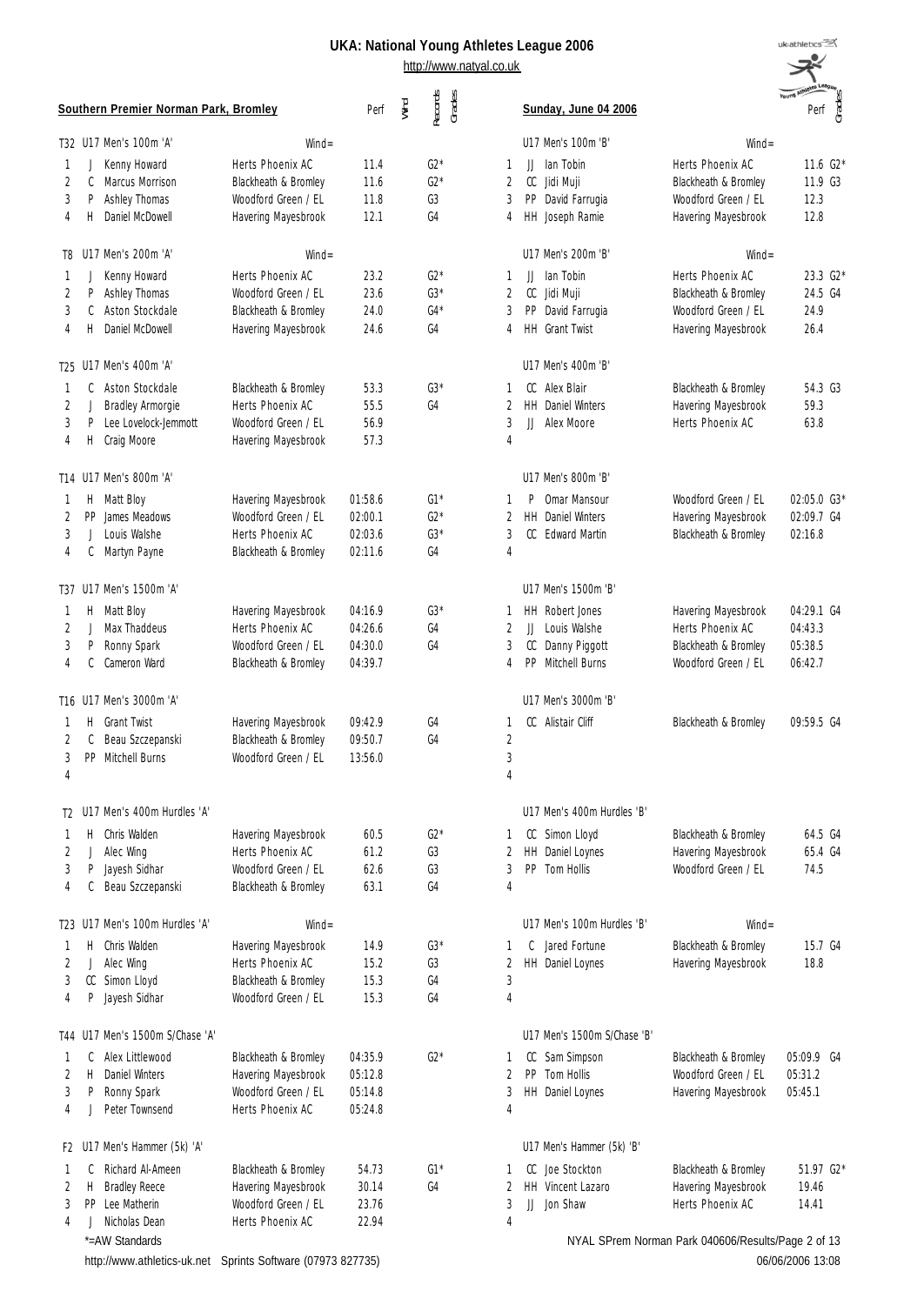|    | Southern Premier Norman Park, Bromley |                                  |                      | Perf  | Wind | Records<br>Grades |   | Sunday, June 04 2006         |                      | Young Athletes Lea<br>Perf |
|----|---------------------------------------|----------------------------------|----------------------|-------|------|-------------------|---|------------------------------|----------------------|----------------------------|
|    |                                       | F9 U17 Men's Discus (1.5k) 'A'   |                      |       |      |                   |   | U17 Men's Discus (1.5k) 'B'  |                      |                            |
| 1  |                                       | P Lee Matherin                   | Woodford Green / EL  | 42.60 |      | $G2*$             | 1 | <b>Bradley Reece</b><br>H    | Havering Mayesbrook  | 28.64                      |
| 2  |                                       | HH Craig Moore                   | Havering Mayesbrook  | 32.02 |      | G4                | 2 | CC Matt Jenkins              | Blackheath & Bromley | 26.40                      |
| 3  |                                       | C Richard Al-Ameen               | Blackheath & Bromley | 29.25 |      | G4                | 3 | Jack McKenzie<br>JJ          | Herts Phoenix AC     | 23.60                      |
| 4  |                                       | Nicholas Dean                    | Herts Phoenix AC     | 24.69 |      |                   | 4 | PP<br>Peter Clark            | Woodford Green / EL  | 16.54                      |
|    |                                       | F21 U17 Men's Shot Putt (5k) 'A' |                      |       |      |                   |   | U17 Men's Shot Putt (5k) 'B' |                      |                            |
| -1 |                                       | CC Joe Stockton                  | Blackheath & Bromley | 12.42 |      | $G3*$             | 1 | Richard Al-Ameen<br>C        | Blackheath & Bromley | 10.44                      |
| 2  |                                       | JJ Jack McKenzie                 | Herts Phoenix AC     | 9.85  |      |                   | 2 | P<br>Peter Clark             | Woodford Green / EL  | 8.52                       |
| 3  |                                       | PP Lee Matherin                  | Woodford Green / EL  | 9.70  |      |                   | 3 | HH Matt Bloy                 | Havering Mayesbrook  | 7.52                       |
| 4  | Η.                                    | <b>Bradley Reece</b>             | Havering Mayesbrook  | 9.61  |      |                   | 4 | lan Tobin                    | Herts Phoenix AC     | 6.20                       |
|    |                                       | F31 U17 Men's Javelin (700g) 'A' |                      |       |      |                   |   | U17 Men's Javelin (700g) 'B' |                      |                            |
| -1 | P.                                    | Lee Lovelock-Jemmott             | Woodford Green / EL  | 50.15 |      | $G2*$             | 1 | John Shaw<br>JJ              | Herts Phoenix AC     | 29.23                      |
| 2  | J.                                    | Nicholas Dean                    | Herts Phoenix AC     | 37.63 |      | G4                | 2 | PP.<br>Tom Hollis            | Woodford Green / EL  | 23.47                      |
| 3  | Н.                                    | Bonefasi Buwenro                 | Havering Mayesbrook  | 36.92 |      | G4                | 3 | CC Danny Piggott             | Blackheath & Bromley | 15.43                      |
| 4  | C                                     | Shaun Pease                      | Blackheath & Bromley | 30.12 |      |                   | 4 | HH Grant Twist               | Havering Mayesbrook  | 11.10                      |
|    |                                       | F12 U17 Men's Pole Vault 'A'     |                      |       |      |                   |   | U17 Men's Pole Vault 'B'     |                      |                            |
| 1  | C                                     | Beau Szczepanski                 | Blackheath & Bromley | 2.00  |      |                   |   |                              |                      |                            |
|    |                                       | F28 U17 Men's High Jump 'A'      |                      |       |      |                   |   | U17 Men's High Jump 'B'      |                      |                            |
| -1 | J                                     | Bradley Armorgie                 | Herts Phoenix AC     | 1.86  |      | $G2*$             | 1 | Shaun Pease<br>C             | Blackheath & Bromley | 1.45                       |
| 2  | Η.                                    | Chris Walden                     | Havering Mayesbrook  | 1.68  |      | G4                | 2 | HH Craig Moore               | Havering Mayesbrook  | 1.35                       |
| 3  |                                       | CC Sam Peacock                   | Blackheath & Bromley | 1.60  |      |                   | 3 | Max Thaddeus<br>H.           | Herts Phoenix AC     | 1.35                       |
|    |                                       | F16 U17 Men's Long Jump 'A'      |                      |       |      |                   |   | U17 Men's Long Jump 'B'      |                      |                            |
| -1 |                                       | H Vincent Lazaro                 | Havering Mayesbrook  | 5.83  |      | G3                |   | Ashley Thomas<br>P           | Woodford Green / EL  | 4.98                       |
| 2  | C                                     | Marcus Morrison                  | Blackheath & Bromley | 5.57  |      | G4                | 2 | HH Joseph Ramie              | Havering Mayesbrook  | 4.93                       |
|    |                                       | PP Omar Mansour                  | Woodford Green / EL  | 5.53  |      | G4                | 3 | CC Jidi Muji                 | Blackheath & Bromley | 4.49                       |
| 4  |                                       | Alex Moore                       | Herts Phoenix AC     | 5.34  |      |                   | 4 |                              |                      |                            |
|    |                                       | F33 U17 Men's Triple Jump 'A'    |                      |       |      |                   |   | U17 Men's Triple Jump 'B'    |                      |                            |
| -1 | C                                     | Marcus Morrison                  | Blackheath & Bromley | 12.78 |      | $G2*$             | 1 | Joseph Ramie<br>Н.           | Havering Mayesbrook  | 11.48                      |
| 2  |                                       | HH Vincent Lazaro                | Havering Mayesbrook  | 11.89 |      | G4                | 2 | Bradley Armorgie<br>J        | Herts Phoenix AC     | 11.00                      |
| 3  | JJ                                    | Alex Moore                       | Herts Phoenix AC     | 11.02 |      |                   | 3 | Lee Lovelock-Jemmott<br>PP.  | Woodford Green / EL  | 9.45                       |
| 4  | P.                                    | Jayesh Sidhar                    | Woodford Green / EL  | 10.54 |      |                   | 4 |                              |                      |                            |
|    |                                       |                                  |                      |       |      |                   |   |                              |                      |                            |

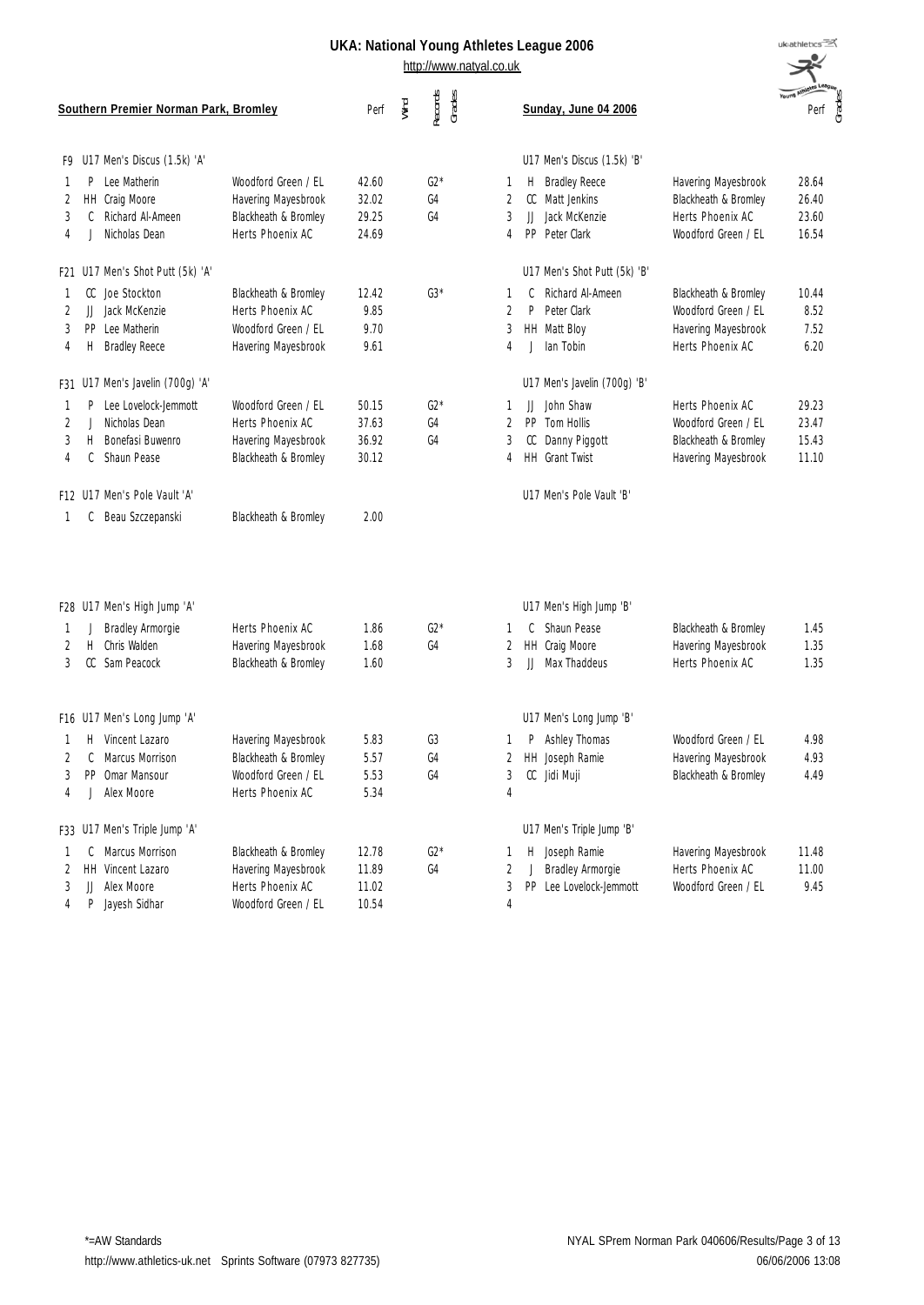http://www.natyal.co.uk

| uk:athletics          |      |         |
|-----------------------|------|---------|
|                       |      |         |
| <b>Young Athleter</b> |      | e<br>⊖S |
|                       | Perf | ᠊ᡣ      |

J.

|                     | Southern Premier Norman Park, Bromley   |                                             | Perf               | Wind | Records<br>Grades |                     | Sunday, June 04 2006                        |                                                    | Young Am<br>Perf<br>Grades |
|---------------------|-----------------------------------------|---------------------------------------------|--------------------|------|-------------------|---------------------|---------------------------------------------|----------------------------------------------------|----------------------------|
|                     | T30 U15 Boy's 100m 'A'                  | $Wind =$                                    |                    |      |                   |                     | U15 Boy's 100m 'B'                          | $Wind =$                                           |                            |
| 1                   | <b>Elliott Cox</b><br>C                 | Blackheath & Bromley                        | 11.7               |      | $G1*$             | 1                   | Carl Rendorra<br>PP.                        | Woodford Green / EL                                | 12.3 G3*                   |
| $\overline{2}$      | <b>Charlie Moss</b><br>P                | Woodford Green / EL                         | 11.9               |      | $G1*$             | 2                   | HH<br>Liam Hughes                           | Havering Mayesbrook                                | 12.6 G3*                   |
| 3<br>$\overline{A}$ | Scott Daws<br>Н<br>Aaron Martinson      | Havering Mayesbrook<br>Herts Phoenix AC     | 12.3<br>14.0       |      | $G3*$             | 3<br>4              | Dominic Coelho<br>CC<br>Alex Veitch<br>IJ   | Blackheath & Bromley<br>Herts Phoenix AC           | 12.9 G4*<br>14.9           |
| T6                  | U15 Boy's 200m 'A'                      | $Wind =$                                    |                    |      |                   |                     | U15 Boy's 200m 'B'                          | $Wind =$                                           |                            |
| 1                   | Dan Putnam<br>C                         | Blackheath & Bromley                        | 23.7               |      | $G1*$             | 1                   | Flliott Cox<br>CC                           | Blackheath & Bromley                               | 23.9 G1*                   |
| $\overline{2}$      | <b>Charlie Moss</b><br>P                | Woodford Green / EL                         | 24.4               |      | $G2*$             | 2                   | HH<br>Liam Hughes                           | Havering Mayesbrook                                | 25.2 G3*                   |
| 3                   | Scott Daws<br>H                         | Havering Mayesbrook                         | 25.1               |      | $G3*$             | 3                   | PP<br>lain Meads                            | Woodford Green / EL                                | 25.5 G3                    |
| 4                   | George Smith                            | Herts Phoenix AC                            | 25.6               |      | G3                | 4                   | JJ<br>Ross Armorgie                         | Herts Phoenix AC                                   | 27.1                       |
| T24                 | U15 Boy's 400m 'A'                      |                                             |                    |      |                   |                     | U15 Boy's 400m 'B'                          |                                                    |                            |
| 1                   | Dan Putnam<br>C                         | Blackheath & Bromley                        | 53.2               |      | $G1*$             | 1                   | Sanchez Palmer<br>CC                        | Blackheath & Bromley                               | 56.4 G3*                   |
| $\overline{2}$      | Nathan Wake                             | Herts Phoenix AC                            | 54.8               |      | $G2*$             | 2                   | JJ<br>George Smith                          | Herts Phoenix AC                                   | 58.7 G4                    |
| 3                   | Michael Jones<br>H.                     | Havering Mayesbrook<br>Woodford Green / EL  | 57.6               |      | G3                | 3                   | PP<br>Flynn Spence                          | Woodford Green / EL                                | 59.5 G4                    |
| $\overline{4}$      | Alex Cornwell<br>P                      |                                             | 65.0               |      |                   | $\overline{4}$      |                                             |                                                    |                            |
|                     | T12 U15 Boy's 800m 'A'                  |                                             |                    |      |                   |                     | U15 Boy's 800m 'B'                          |                                                    |                            |
| 1                   | Alex Veitch                             | Herts Phoenix AC                            | 02:11.4            |      | $G2*$             | 1                   | Tom Gough<br>JJ                             | Herts Phoenix AC                                   | $02:19.9$ G4               |
| 2<br>3              | н<br>Michael Jones<br>C<br>Julian Ayisi | Havering Mayesbrook<br>Blackheath & Bromley | 02:15.9<br>02:17.9 |      | G3<br>G3          | $\overline{2}$<br>3 | CC<br>Phillip Sesemann<br>HH John Whitehead | Blackheath & Bromley<br>Havering Mayesbrook        | 02:24.8 G4<br>02:25.9      |
| $\overline{4}$      | Paul Scanlan<br>P                       | Woodford Green / EL                         | 02:44.1            |      |                   | 4                   |                                             |                                                    |                            |
|                     |                                         |                                             |                    |      |                   |                     |                                             |                                                    |                            |
| T35                 | U15 Boy's 1500m 'A'                     |                                             |                    |      |                   |                     | U15 Boy's 1500m 'B'                         |                                                    |                            |
| 1                   | Steven Cavey<br>C                       | Blackheath & Bromley                        | 04:27.6            |      | $G2*$             | 1                   | Justin Warren<br>CC                         | Blackheath & Bromley                               | 04:36.7 G3                 |
| 2                   | Alex Cornwell<br>P                      | Woodford Green / EL                         | 04:28.5            |      | $G2*$             | $\overline{2}$      | <b>Callum Sutton</b><br>HH.                 | Havering Mayesbrook                                | 04:37.4 G3                 |
| 3                   | Simon Brown<br>H.                       | Havering Mayesbrook<br>Herts Phoenix AC     | 04:35.0<br>05:16.5 |      | $G3*$             | 3<br>4              | David Wilson<br>J.                          | Herts Phoenix AC                                   | 05:21.9                    |
| 4                   | JJ George Smith                         |                                             |                    |      |                   |                     |                                             |                                                    |                            |
| T21                 | U15 Boy's 80m Hurdles 'A'               | $Wind =$                                    |                    |      |                   |                     | U15 Boy's 80m Hurdles 'B'                   | $Wind =$                                           |                            |
| 1                   | Ben Hopkins<br>C                        | Blackheath & Bromley                        | 12.7               |      | $G3*$             | 1                   | Joshua Clarke<br>CC                         | Blackheath & Bromley                               | 12.8 G3*                   |
| 2                   | Н<br>Gabriel Makiwawa                   | Havering Mayesbrook                         | 15.7               |      |                   | 2                   | HH Chuke Omyieke                            | Havering Mayesbrook                                | 15.8                       |
| 3                   | Tom Clark<br>Carl Rendorra              | Herts Phoenix AC                            | 18.0               |      |                   | 3                   | JJ<br>David Wilson                          | Herts Phoenix AC                                   | 19.1                       |
| 4                   | P.                                      | Woodford Green / EL                         | 21.6               |      |                   | 4                   |                                             |                                                    |                            |
| F1                  | U15 Boy's Hammer (4k) 'A'               |                                             |                    |      |                   |                     | U15 Boy's Hammer (4k) 'B'                   |                                                    |                            |
| 1                   | C Andrew Jordon                         | Blackheath & Bromley                        | 56.79              |      | $G1*$             | 1                   | CC Jake Haylock                             | Blackheath & Bromley                               | 42.74 G1*                  |
| 2                   | Christopher Ashworth                    | Herts Phoenix AC                            | 24.93              |      | G4                | 2                   | HH Bradley Burr                             | Havering Mayesbrook                                | 19.55                      |
| 3<br>$\overline{4}$ | Lewis Williams<br>Η.                    | Havering Mayesbrook                         | 20.58              |      |                   | 3<br>4              |                                             |                                                    |                            |
|                     |                                         |                                             |                    |      |                   |                     |                                             |                                                    |                            |
| F8                  | U15 Boy's Discus (1.25k) 'A'            |                                             |                    |      |                   |                     | U15 Boy's Discus (1.25k) 'B'                |                                                    |                            |
| 1                   | C<br>Andrew Jordon                      | Blackheath & Bromley                        | 33.02              |      | $G2*$             | 1                   | HH Bradley Burr                             | Havering Mayesbrook                                | 23.57 G4                   |
| 2                   | P<br>Omar Liyas                         | Woodford Green / EL                         | 31.39              |      | $G3*$             | 2                   | CC<br>Charlie Hine                          | Blackheath & Bromley                               | 22.29                      |
| 3<br>4              | Michael Jones<br>Н<br>JJ Ross Armorgie  | Havering Mayesbrook<br>Herts Phoenix AC     | 24.02<br>19.77     |      | G4                | 3<br>4              | Christopher Ashworth<br>J                   | Herts Phoenix AC                                   | 18.71                      |
|                     |                                         |                                             |                    |      |                   |                     |                                             |                                                    |                            |
| F22                 | U15 Boy's Shot Putt (4k) 'A'            |                                             |                    |      |                   |                     | U15 Boy's Shot Putt (4k) 'B'                |                                                    |                            |
| 1<br>2              | Andrew Jordon<br>C<br>PP Omar Liyas     | Blackheath & Bromley<br>Woodford Green / EL | 11.00<br>8.47      |      | $G3*$             | 1<br>2              | CC<br>Danny Duffin<br>Alex Cornwell<br>P.   | Blackheath & Bromley<br>Woodford Green / EL        | 10.52 G3<br>5.99           |
| 3                   | Christopher Ashworth                    | Herts Phoenix AC                            | 8.06               |      |                   | 3                   | JJ<br>Aaron Martinson                       | Herts Phoenix AC                                   | 5.94                       |
| 4                   | Η.<br>Chuke Omyieke                     | Havering Mayesbrook                         | 5.94               |      |                   | 4                   | HH Lewis Williams                           | Havering Mayesbrook                                | 5.06                       |
| F32                 | U15 Boy's Javelin (600g) 'A'            |                                             |                    |      |                   |                     | U15 Boy's Javelin (600g) 'B'                |                                                    |                            |
| 1                   | Georgie Bean<br>Н                       | Havering Mayesbrook                         | 44.98              |      | $G1*$             | 1                   | HH Bradley Burr                             | Havering Mayesbrook                                | 29.05                      |
| 2                   | Danny Duffin<br>C                       | Blackheath & Bromley                        | 40.05              |      | $G3*$             | 2                   | CC<br>Jake Haylock                          | Blackheath & Bromley                               | 26.89                      |
| 3                   | Nathan Wake                             | Herts Phoenix AC                            | 34.75              |      | G4                | 3                   | Richard Parker<br>JJ                        | Herts Phoenix AC                                   | 19.12                      |
| 4                   | Flynn Spence<br>P                       | Woodford Green / EL                         | 24.80              |      |                   | 4                   |                                             |                                                    |                            |
|                     | *=AW Standards                          |                                             |                    |      |                   |                     |                                             | NYAL SPrem Norman Park 040606/Results/Page 4 of 13 |                            |

http://www.athletics-uk.net Sprints Software (07973 827735)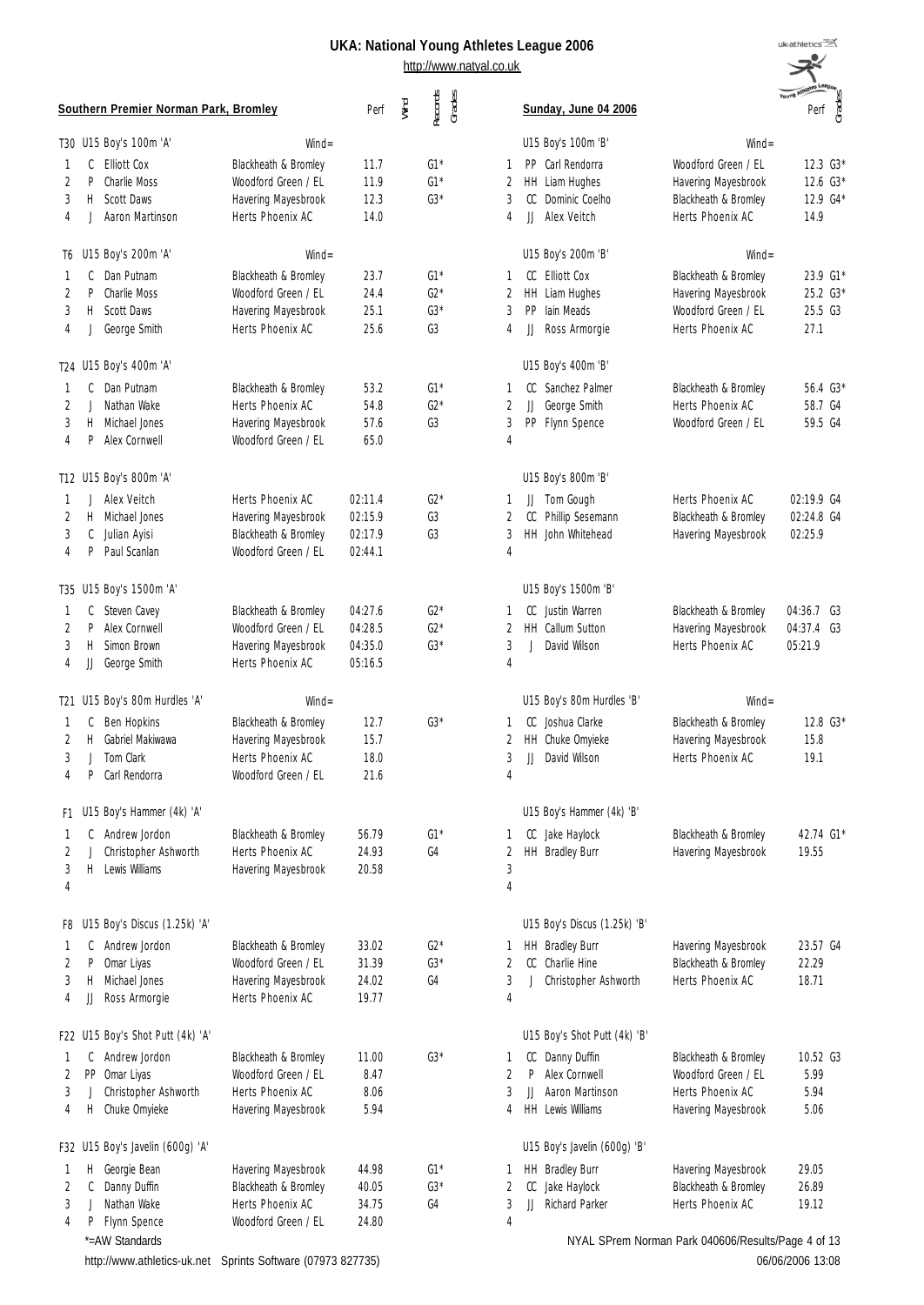http://www.natyal.co.uk

|                          |         | Southern Premier Norman Park, Bromley                               |                                                                                        | Perf                         | Wind | Records<br>Grades |        |                 | Sunday, June 04 2006                                            |                                                                                        | Young Athletes League | Grades<br>Perf               |
|--------------------------|---------|---------------------------------------------------------------------|----------------------------------------------------------------------------------------|------------------------------|------|-------------------|--------|-----------------|-----------------------------------------------------------------|----------------------------------------------------------------------------------------|-----------------------|------------------------------|
|                          |         | F15 U15 Boy's Long Jump 'A'                                         |                                                                                        |                              |      |                   |        |                 | U15 Boy's Long Jump 'B'                                         |                                                                                        |                       |                              |
| 2<br>3<br>$\overline{4}$ | Н.      | Matthew Fletcher<br>Liam Hughes<br>Carl Rendorra<br>Aaron Martinson | Blackheath & Bromley<br>Havering Mayesbrook<br>Woodford Green / FL<br>Herts Phoenix AC | 5.50<br>5.08<br>4.70<br>4.49 |      | $G2*$<br>G4       | 3<br>4 | HH<br>PP<br>CC. | Gabriel Makiwawa<br>Casey O'Riordan<br>Tom Gough<br>Kieran Daly | Havering Mayesbrook<br>Woodford Green / EL<br>Herts Phoenix AC<br>Blackheath & Bromley |                       | 4.22<br>4.18<br>3.83<br>3.73 |
|                          |         | F27 U15 Boy's High Jump 'A'                                         |                                                                                        |                              |      |                   |        |                 | U15 Boy's High Jump 'B'                                         |                                                                                        |                       |                              |
| 2<br>3<br>4              | CC<br>P | Danny Duffin<br>Ross Armorgie<br>Gabriel Makiwawa<br>lain Meads     | Blackheath & Bromley<br>Herts Phoenix AC<br>Havering Mayesbrook<br>Woodford Green / FL | 1.60<br>1.55<br>1.35<br>1.25 |      | $G3*$<br>G3       |        |                 | Matthew Fletcher                                                | Blackheath & Bromley                                                                   |                       | $1.60G3*$                    |
|                          |         | F10 U15 Boy's Pole Vault 'A'                                        |                                                                                        |                              |      |                   |        |                 | U15 Boy's Pole Vault 'B'                                        |                                                                                        |                       |                              |
|                          | CC.     | Nathan Wake<br>Erman Salih                                          | Herts Phoenix AC<br>Blackheath & Bromley                                               | 2.00<br>2.00                 |      |                   |        | C               | Izzy Ukoko                                                      | Blackheath & Bromley                                                                   |                       | 1.90                         |

uk<sub>athletics</sub>  $\mathcal{R}^{\mathcal{C}}$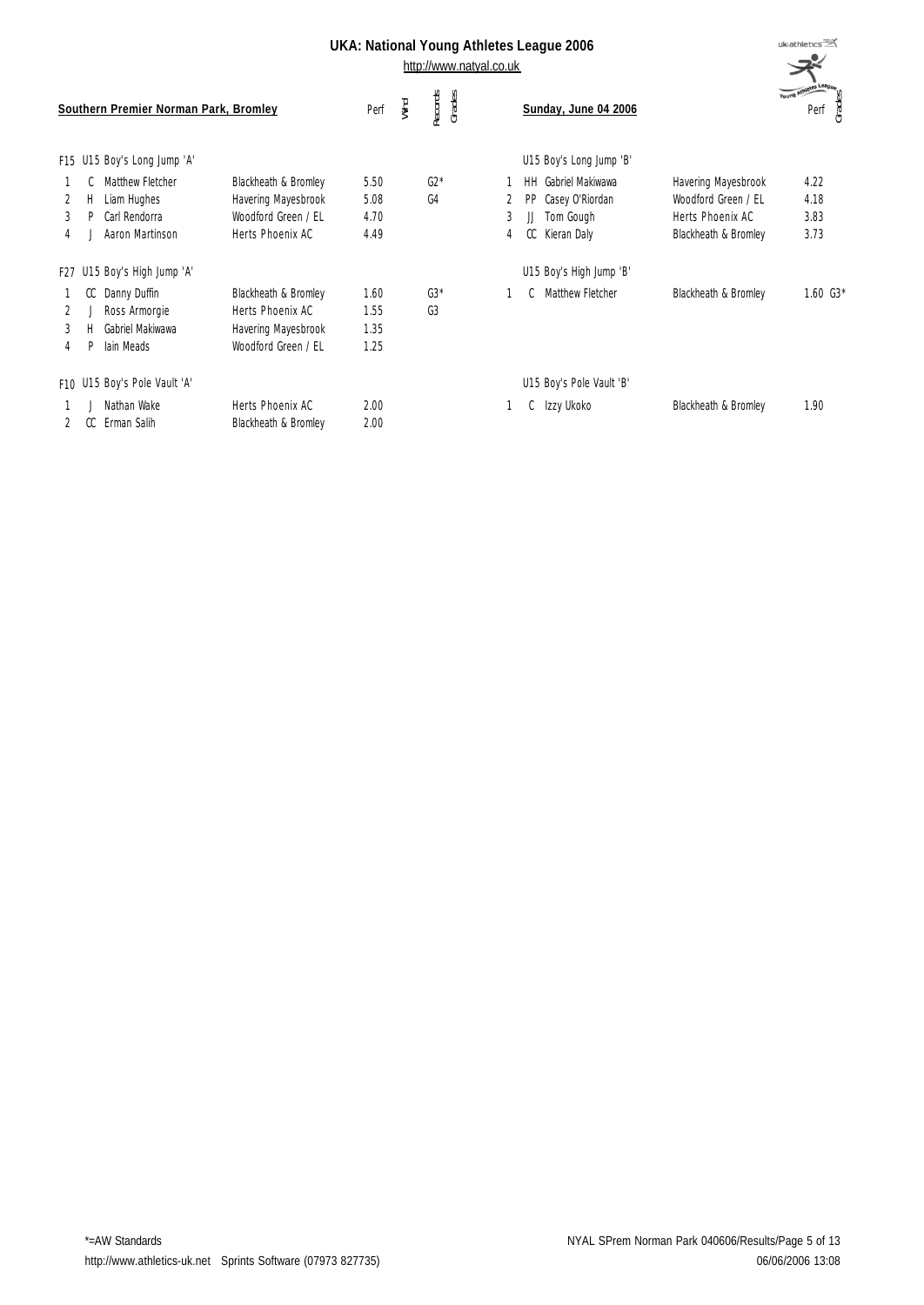| uk:athletics                     |
|----------------------------------|
|                                  |
| e<br>⊖S<br><b>Young Athleter</b> |
|                                  |
| rad<br>Perf                      |
|                                  |

|    |              | Southern Premier Norman Park, Bromley |                      | Perf    | Wind | Records<br>Grades |                | Sunday, June 04 2006            |                      | Young Am<br>Grades<br>Perf |
|----|--------------|---------------------------------------|----------------------|---------|------|-------------------|----------------|---------------------------------|----------------------|----------------------------|
|    |              | T28 U13 Boy's 100m 'A'                | $Wind =$             |         |      |                   |                | U13 Boy's 100m 'B'              | $Wind =$             |                            |
|    | C            | Anton Daly                            | Blackheath & Bromley | 13.3    |      | $G2*$             | 1              | HH Harry Pickering              | Havering Mayesbrook  | 14.0 G3                    |
| 2  | H            | Ben Weston                            | Havering Mayesbrook  | 13.4    |      | $G2*$             | 2              | P<br>Colin Wint                 | Woodford Green / EL  | 14.0 G3                    |
| 3  | PP           | Antonio Deslondes                     | Woodford Green / FL  | 14.0    |      | G3                | 3              | CC<br>Tunde Saluadeen           | Blackheath & Bromley | 14.2 G3                    |
| 4  | J            | <b>Elliott Hurrell</b>                | Herts Phoenix AC     | 14.2    |      | G3                | 4              | <b>Edward Shepherd</b><br>IJ    | Herts Phoenix AC     | 15.3                       |
|    |              | T4 U13 Boy's 200m 'A'                 | $Wind =$             |         |      |                   |                | U13 Boy's 200m 'B'              | $Wind =$             |                            |
|    | C            | Anton Daly                            | Blackheath & Bromley | 27.6    |      | $G2*$             | 1              | Raphael Maloney<br>CC           | Blackheath & Bromley | 28.0 G3*                   |
| 2  | H            | Ben Weston                            | Havering Mayesbrook  | 28.5    |      | G3                | 2              | <b>HH</b><br>Harry Pickering    | Havering Mayesbrook  | 28.5 G3                    |
| 3  | P            | Colin Wint                            | Woodford Green / EL  | 28.5    |      | G <sub>3</sub>    | 3              | PP<br>Antonio Deslondes         | Woodford Green / EL  | 28.6 G3                    |
| 4  | J            | Tim Warner                            | Herts Phoenix AC     | 30.4    |      |                   | 4              | <b>Elliott Hurrell</b><br>IJ    | Herts Phoenix AC     | 29.4 G4                    |
|    |              | T10 U13 Boy's 800m 'A'                |                      |         |      |                   |                | U13 Boy's 800m 'B'              |                      |                            |
|    | CC           | Oliver Taylor                         | Blackheath & Bromley | 02:24.7 |      | $G2*$             | 1              | George Gregory<br>C             | Blackheath & Bromley | 02:30.5 G3                 |
| 2  | $\perp$      | Andrew Walshe                         | Herts Phoenix AC     | 02:28.5 |      | G2                | 2              | Tim Warner<br>$\mathbf{H}$      | Herts Phoenix AC     | 02:41.6 G4                 |
| 3  | H            | Tyler Bennet                          | Havering Mayesbrook  | 02:40.4 |      | G4                | 3              | HH Luke Overton                 | Havering Mayesbrook  | 02:48.7                    |
| 4  | P            | Liam Blaikie                          | Woodford Green / EL  | 03:05.1 |      |                   | $\overline{4}$ |                                 |                      |                            |
|    |              | T33 U13 Boy's 1500m 'A'               |                      |         |      |                   |                | U13 Boy's 1500m 'B'             |                      |                            |
| 1. | J            | <b>Edward Shepherd</b>                | Herts Phoenix AC     | 04:45.8 |      | $G1*$             | 1              | Greg Proctor<br>C               | Blackheath & Bromley | 05:23.7 G4                 |
| 2  | H            | Charlie Hazlewood                     | Havering Mayesbrook  | 05:05.8 |      | G3                | 2              | <b>HH</b><br>Jonathan Seeking   | Havering Mayesbrook  | 05:32.9                    |
| 3  | CC           | Rob Yates                             | Blackheath & Bromley | 05:07.3 |      | G <sub>3</sub>    | 3              | JJ<br>Alfie Hudson-Sewell       | Herts Phoenix AC     | 06:23.7                    |
| 4  | P            | James Stockings                       | Woodford Green / EL  | 05:17.5 |      | G <sub>4</sub>    | $\overline{4}$ |                                 |                      |                            |
|    |              | T17 U13 Boy's 75m Hurdles 'A'         | $Wind =$             |         |      |                   |                | U13 Boy's 75m Hurdles 'B'       | $Wind =$             |                            |
|    | Н.           | Fred Mokoso                           | Havering Mayesbrook  | 14.0    |      | G <sub>4</sub>    | 1              | George Gregory<br>C             | Blackheath & Bromley | 14.3 G4                    |
| 2  | CC           | Aaron Lloyd                           | Blackheath & Bromley | 14.1    |      | G <sub>4</sub>    | 2              | <b>PP</b><br>Ollie Plowe        | Woodford Green / EL  | 16.7                       |
| 3  | P            | Conner Ives                           | Woodford Green / EL  | 16.4    |      |                   | 3              | HH Conner Mullen                | Havering Mayesbrook  | 17.2                       |
| 4  | $\mathbf{J}$ | Alfie Hudson-Sewell                   | Herts Phoenix AC     | 17.9    |      |                   | 4              |                                 |                      |                            |
|    |              | F14 U13 Boy's Shot Putt (3.25k) 'A'   |                      |         |      |                   |                | U13 Boy's Shot Putt (3.25k) 'B' |                      |                            |
|    | C            | Stephen Dalston                       | Blackheath & Bromley | 6.79    |      | G <sub>4</sub>    | 1              | PP Aqib Sharif                  | Woodford Green / FL  | 5.86                       |
| 2  | P            | James Smith                           | Woodford Green / FL  | 6.22    |      | G <sub>4</sub>    | 2              | HH Luke Overton                 | Havering Mayesbrook  | 4.82                       |
| 3  | J            | Andrew Walshe                         | Herts Phoenix AC     | 5.91    |      |                   | 3              | CC<br><b>Matthew Liston</b>     | Blackheath & Bromley | 4.41                       |
| 4  | H.           | Jake Nelson                           | Havering Mayesbrook  | 5.49    |      |                   | 4              | JJ<br>Alfie Hudson-Sewell       | Herts Phoenix AC     | 4.03                       |
|    |              | F24 U13 Boy's Long Jump 'A'           |                      |         |      |                   |                | U13 Boy's Long Jump 'B'         |                      |                            |
|    | Н.           | Ben Weston                            | Havering Mayesbrook  | 4.53    |      | $G2*$             | 1              | HH Fred Mokoso                  | Havering Mayesbrook  | 4.18 G3                    |
| 2  | JJ           | <b>Edward Shepherd</b>                | Herts Phoenix AC     | 3.88    |      | G4                | 2              | CC<br>Jake McQueen              | Blackheath & Bromley | 3.63                       |
| 3  | C            | Raphael Maloney                       | Blackheath & Bromley | 3.83    |      | G4                | 3              | Tim Warner<br>J                 | Herts Phoenix AC     | 3.62                       |
| 4  | PP.          | Antonio Deslondes                     | Woodford Green / EL  | 3.80    |      | G4                | 4              | P<br>Oliver Blower              | Woodford Green / EL  | 3.13                       |
| F6 |              | U13 Boy's High Jump 'A'               |                      |         |      | MR                |                | U13 Boy's High Jump 'B'         |                      | <b>MR</b>                  |
|    | н            | Jake Nelson                           | Havering Mayesbrook  | 1.31    |      | G3                | 1              | Tunde Saluadeen<br>CC           | Blackheath & Bromley | 1.20 G4                    |
| 2  | C            | Aaron Lloyd                           | Blackheath & Bromley | 1.25    |      | G4                | 2              | Andrew Walshe<br>J              | Herts Phoenix AC     | 1.20 G4                    |
| 3  | JJ           | <b>Elliott Hurrell</b>                | Herts Phoenix AC     | 1.20    |      | G4                | 3              | HH<br>Charlie Hazlewood         | Havering Mayesbrook  | 1.15                       |
| 4  | P            | Colin Wint                            | Woodford Green / EL  | 1.20    |      | G4                |                |                                 |                      |                            |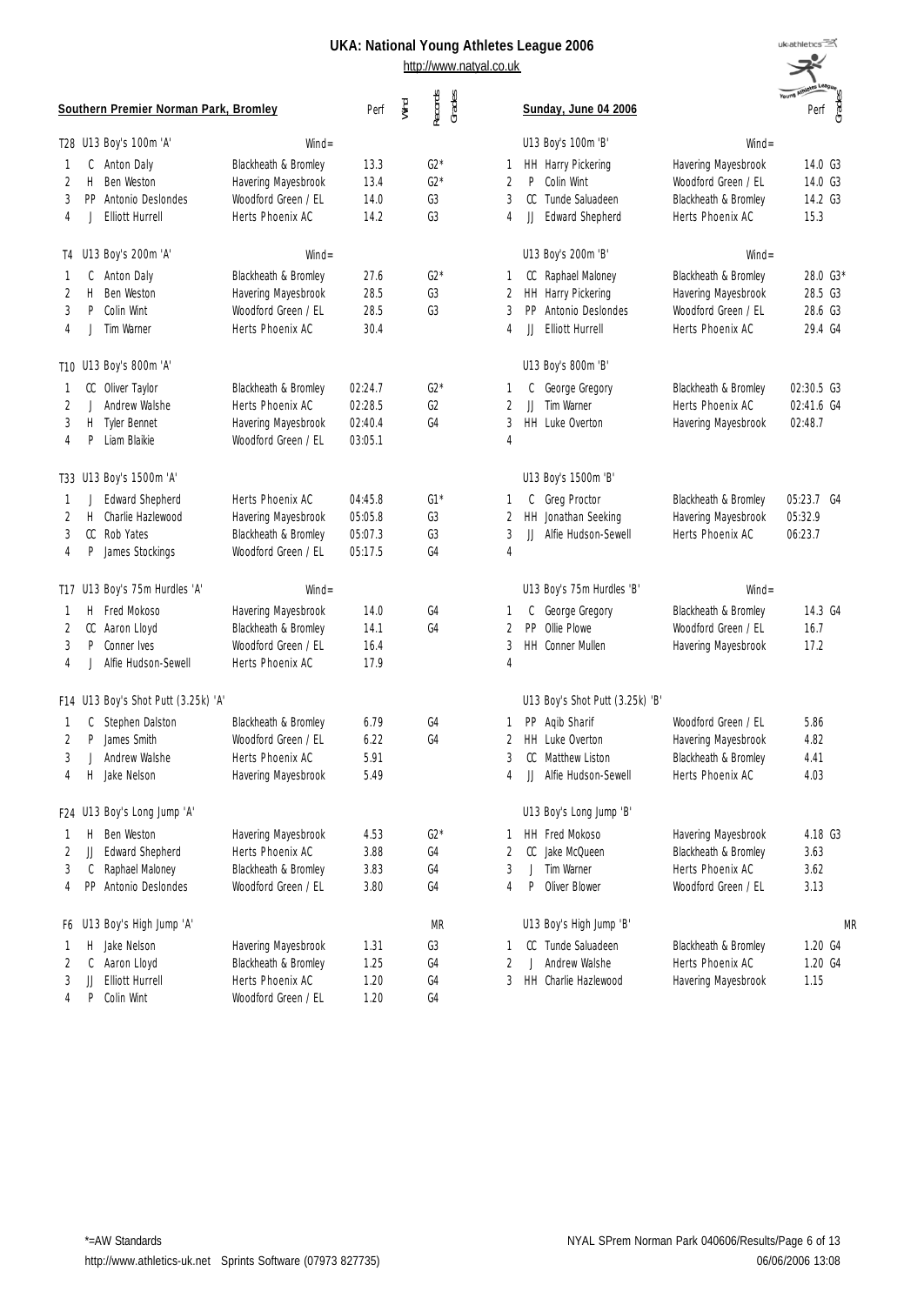http://www.natyal.co.uk

| uk.                           | es League 2006                                                                                  |                                                                                        | uk <sub>athletics</sub>                  |    |
|-------------------------------|-------------------------------------------------------------------------------------------------|----------------------------------------------------------------------------------------|------------------------------------------|----|
|                               | Sunday, June 04 2006                                                                            |                                                                                        |                                          |    |
|                               | U17 Women's 100m 'B'                                                                            | $Wind =$                                                                               |                                          |    |
| 1<br>$\overline{2}$           | C.<br>Sarah Harrison<br>JJ Danielle Cracknell                                                   | Blackheath & Bromley<br>Herts Phoenix AC                                               | 13.2 G3<br>13.7                          |    |
| 3<br>4                        | PP Leanne Gustave<br>HH Rebecca Owen                                                            | Woodford Green / FL<br>Havering Mayesbrook                                             | 14.3<br>15.8                             |    |
|                               | U17 Women's 200m 'B'                                                                            | $Wind =$                                                                               |                                          |    |
| 1<br>$\overline{2}$<br>3<br>4 | CC Sarah Harrison<br>PP Leanne Gustave<br>HH Carla Schofield                                    | Blackheath & Bromley<br>Woodford Green / FL<br>Havering Mayesbrook                     | 27.6 G4<br>28.3<br>34.2                  |    |
|                               | U17 Women's 300m 'B'                                                                            |                                                                                        |                                          |    |
| 1<br>$\mathfrak{D}$<br>3<br>4 | CC Sarah McLellan<br><b>HH</b> Alexandra Beard<br>JJ Charlotte Davies                           | Blackheath & Bromley<br>Havering Mayesbrook<br>Herts Phoenix AC                        | 45.3 G4<br>46.8<br>48.1                  |    |
|                               | U17 Women's 800m 'B'                                                                            |                                                                                        |                                          |    |
| 1<br>$\overline{2}$<br>3<br>4 | CC Stacey Crocker<br>Jodie Moore<br>JJ.<br>Alexandra Beard<br>H<br>PP Amanda Ali                | Blackheath & Bromley<br>Herts Phoenix AC<br>Havering Mayesbrook<br>Woodford Green / FL | 02:35.6<br>02:36.5<br>02:47.5<br>03:13.4 |    |
|                               | U17 Women's 1500m 'B'                                                                           |                                                                                        |                                          |    |
| 1<br>2<br>3<br>4              | <b>HH</b> Jade Edwards<br>J Jodie Moore<br>CC Catherine Chambers<br>PP Amanda Ali               | Havering Mayesbrook<br>Herts Phoenix AC<br>Blackheath & Bromley<br>Woodford Green / FL | 05:13.4<br>05:32.3<br>05:36.2<br>06:56.7 | G4 |
|                               | U17 Women's 3000m 'B'                                                                           |                                                                                        |                                          |    |
| 1<br>$\overline{2}$<br>3<br>4 | Lauren Smith<br>C<br>HH Rebecca Owen                                                            | Blackheath & Bromley<br>Havering Mayesbrook                                            | 13:00.1<br>13:59.3                       |    |
|                               | 1117 Women's 80m Hurdles 'B'                                                                    | $Wind =$                                                                               |                                          |    |
| 1<br>$\overline{2}$<br>3<br>4 | J<br>Stephanie Gaynor<br>C<br>Sarah McLellan<br>P<br>Laura Granapragasam<br>HH Catrina McAliffe | Herts Phoenix AC<br>Blackheath & Bromley<br>Woodford Green / EL<br>Havering Mayesbrook | $12.3\,G3*$<br>13.1 G4<br>13.5<br>13.6   |    |
|                               | U17 Women's 300m Hurdles 'B'                                                                    |                                                                                        |                                          |    |
| 1<br>2<br>3<br>4              | <b>HH</b> Frankie Calder<br>CC<br>Rebecca Haywood                                               | Havering Mayesbrook<br>Blackheath & Bromley                                            | 46.3 $G2*$<br>49.2 G3*                   |    |
|                               | U17 Women's Hammer (4k) 'B'                                                                     |                                                                                        |                                          | MR |
| 1<br>2<br>3                   | PP Clare Bond<br>CC.<br>Anna-Louise Barrett<br>JJ<br><b>Charlotte Davies</b>                    | Woodford Green / EL<br>Blackheath & Bromley<br>Herts Phoenix AC                        | 23.03 G4<br>17.11<br>12.35               |    |

|         | Southern Premier Norman Park, Bromley |                                                             |                      | Perf    | Wind | Records<br>Grades |                |         | Sunday, June 04 2006          |                                                    | Young Am<br>Perf | Grades |
|---------|---------------------------------------|-------------------------------------------------------------|----------------------|---------|------|-------------------|----------------|---------|-------------------------------|----------------------------------------------------|------------------|--------|
|         |                                       | T31 U17 Women's 100m 'A'                                    | $Wind =$             |         |      |                   |                |         | U17 Women's 100m 'B'          | $Wind =$                                           |                  |        |
| 1       |                                       | CC Lauren Blackie                                           | Blackheath & Bromley | 13.0    |      | $G3*$             | 1              | C       | Sarah Harrison                | Blackheath & Bromley                               | 13.2 G3          |        |
| 2       |                                       | Helen Van Kempen                                            | Herts Phoenix AC     | 13.4    |      | G4                | 2              | Ш       | Danielle Cracknell            | Herts Phoenix AC                                   | 13.7             |        |
| 3       | P                                     | Melissa Whiston                                             | Woodford Green / EL  | 13.4    |      | G4                | 3              | PP      | Leanne Gustave                | Woodford Green / FL                                | 14.3             |        |
| 4       |                                       | H Louisa Wood                                               | Havering Mayesbrook  | 14.4    |      |                   | 4              |         | HH Rebecca Owen               | Havering Mayesbrook                                | 15.8             |        |
|         |                                       | T7 U17 Women's 200m 'A'                                     | $Wind =$             |         |      |                   |                |         | U17 Women's 200m 'B'          | $Wind =$                                           |                  |        |
| 1       | C                                     | Katrina Cosby                                               | Blackheath & Bromley | 26.3    |      | $G3*$             | 1              | CC      | Sarah Harrison                | Blackheath & Bromley                               | 27.6 G4          |        |
| 2       | J                                     | Helen Van Kempen                                            | Herts Phoenix AC     | 27.5    |      | G4                | $\overline{2}$ | PP      | Leanne Gustave                | Woodford Green / FL                                | 28.3             |        |
| 3       | P                                     | Melissa Whiston                                             | Woodford Green / FL  | 28.8    |      |                   | 3              |         | HH Carla Schofield            | Havering Mayesbrook                                | 34.2             |        |
| 4       |                                       | H Louisa Wood                                               | Havering Mayesbrook  | 29.5    |      |                   | 4              |         |                               |                                                    |                  |        |
|         |                                       | T26 U17 Women's 300m 'A'                                    |                      |         |      |                   |                |         | U17 Women's 300m 'B'          |                                                    |                  |        |
| -1      |                                       | H Frankie Calder                                            | Havering Mayesbrook  | 42.3    |      | $G2*$             | 1              |         | CC Sarah McLellan             | Blackheath & Bromley                               | 45.3 G4          |        |
| 2       | C                                     | Katrina Cosby                                               | Blackheath & Bromley | 44.4    |      | $G4*$             | 2              |         | <b>HH</b> Alexandra Beard     | Havering Mayesbrook                                | 46.8             |        |
| 3       | P                                     | Katherine Foy                                               | Woodford Green / EL  | 45.0    |      | $G4*$             | 3              | JJ      | <b>Charlotte Davies</b>       | Herts Phoenix AC                                   | 48.1             |        |
| 4       |                                       | Danielle Cracknall                                          | Herts Phoenix AC     | 45.4    |      | G4                | $\overline{4}$ |         |                               |                                                    |                  |        |
|         |                                       | T13 U17 Women's 800m 'A'                                    |                      |         |      |                   |                |         | U17 Women's 800m 'B'          |                                                    |                  |        |
|         | P                                     | Katherine Foy                                               | Woodford Green / EL  | 02:22.6 |      | $G3*$             | 1              |         | CC Stacey Crocker             | Blackheath & Bromley                               | 02:35.6          |        |
| -1<br>2 | C                                     | Rebecca Taylor                                              | Blackheath & Bromley | 02:25.6 |      | G3                | 2              | JJ      | Jodie Moore                   | Herts Phoenix AC                                   | 02:36.5          |        |
| 3       | $\overline{a}$                        | Tanya Cubric                                                | Herts Phoenix AC     | 02:33.8 |      | G <sub>4</sub>    | 3              | H       | Alexandra Beard               | Havering Mayesbrook                                | 02:47.5          |        |
| 4       |                                       | HH Rebecca Owen                                             | Havering Mayesbrook  | 02:40.5 |      |                   | 4              | PP      | Amanda Ali                    | Woodford Green / EL                                | 03:13.4          |        |
|         |                                       |                                                             |                      |         |      |                   |                |         |                               |                                                    |                  |        |
|         |                                       | T36 U17 Women's 1500m 'A'                                   |                      |         |      |                   |                |         | U17 Women's 1500m 'B'         |                                                    |                  |        |
| -1      | C                                     | Amy Smith                                                   | Blackheath & Bromley | 04:54.2 |      | $G3*$             | 1              |         | HH Jade Edwards               | Havering Mayesbrook                                | 05:13.4 G4       |        |
| 2       | H.                                    | Ingrid Dean                                                 | Havering Mayesbrook  | 05:09.4 |      | G4                | $\overline{2}$ | $\perp$ | Jodie Moore                   | Herts Phoenix AC                                   | 05:32.3          |        |
| 3       | IJ                                    | <b>Charlotte Davies</b>                                     | Herts Phoenix AC     | 05:24.4 |      |                   | 3              | CC      | Catherine Chambers            | Blackheath & Bromley                               | 05:36.2          |        |
| 4       | P                                     | Amelia Holford                                              | Woodford Green / EL  | 05:50.0 |      |                   | 4              |         | PP Amanda Ali                 | Woodford Green / EL                                | 06:56.7          |        |
|         |                                       | T19 U17 Women's 3000m 'A'                                   |                      |         |      |                   |                |         | U17 Women's 3000m 'B'         |                                                    |                  |        |
| -1      | Н.                                    | Georgie Sales                                               | Havering Mayesbrook  | 11:43.3 |      | G <sub>4</sub>    | 1              | C       | Lauren Smith                  | Blackheath & Bromley                               | 13:00.1          |        |
| 2       | CC                                    | Laura Kastoryano                                            | Blackheath & Bromley | 12:18.7 |      | G4                | 2              |         | HH Rebecca Owen               | Havering Mayesbrook                                | 13:59.3          |        |
| 3       | P                                     | Amelia Holford                                              | Woodford Green / EL  | 12:50.3 |      |                   | 3              |         |                               |                                                    |                  |        |
| 4       |                                       |                                                             |                      |         |      |                   | 4              |         |                               |                                                    |                  |        |
|         |                                       | T20 U17 Women's 80m Hurdles 'A'                             | $Wind =$             |         |      |                   |                |         | U17 Women's 80m Hurdles 'B'   | $Wind =$                                           |                  |        |
| 1       |                                       | JJ Helen Van Kempen                                         | Herts Phoenix AC     | 12.0    |      | $G2*$             | 1              | J       | Stephanie Gaynor              | Herts Phoenix AC                                   | 12.3 G3*         |        |
| 2       |                                       | H Nicola Hill                                               | Havering Mayesbrook  | 12.1    |      | $G2*$             | $\overline{2}$ | C       | Sarah McLellan                | Blackheath & Bromley                               | 13.1 G4          |        |
| 3       |                                       | CC Rebecca Haywood                                          | Blackheath & Bromley | 13.1    |      | G4                | 3              | P       | Laura Granapragasam           | Woodford Green / EL                                | 13.5             |        |
| 4       |                                       | PP Eloise Wyre                                              | Woodford Green / EL  | 13.3    |      | G4                | 4              |         | HH Catrina McAliffe           | Havering Mayesbrook                                | 13.6             |        |
| T1      |                                       | U17 Women's 300m Hurdles 'A'                                |                      |         |      |                   |                |         | U17 Women's 300m Hurdles 'B'  |                                                    |                  |        |
| -1      | Н.                                    | Nicola Hill                                                 | Havering Mayesbrook  | 45.5    |      | $G1*$             | 1              |         | HH Frankie Calder             | Havering Mayesbrook                                | 46.3 G2*         |        |
| 2       | C                                     | Sarah McLellan                                              | Blackheath & Bromley | 45.6    |      | $G1*$             | 2              |         | CC Rebecca Haywood            | Blackheath & Bromley                               | 49.2 G3*         |        |
| 3       | P                                     | Laura Granapragasam                                         | Woodford Green / EL  | 49.8    |      | $G3*$             | 3              |         |                               |                                                    |                  |        |
| 4       |                                       | Danielle Cracknell                                          | Herts Phoenix AC     | 51.8    |      | G4                | 4              |         |                               |                                                    |                  |        |
|         |                                       | F3 U17 Women's Hammer (4k) 'A'                              |                      |         |      | LR MR             |                |         | U17 Women's Hammer (4k) 'B'   |                                                    |                  | MR     |
|         | P                                     | Sarah Smith                                                 | Woodford Green / EL  | 38.08   |      | $G1*$             | 1              |         | PP Clare Bond                 | Woodford Green / EL                                | 23.03 G4         |        |
| 1<br>2  | C                                     | Oyebanke Jemiyo                                             | Blackheath & Bromley | 37.68   |      | $G1*$             | 2              |         | CC Anna-Louise Barrett        | Blackheath & Bromley                               | 17.11            |        |
| 3       |                                       | Katie Parker                                                | Herts Phoenix AC     | 34.27   |      | $G1*$             | 3              | JJ      | <b>Charlotte Davies</b>       | Herts Phoenix AC                                   | 12.35            |        |
| 4       |                                       | H Lauren Newton                                             | Havering Mayesbrook  | 14.77   |      |                   | 4              |         | HH Carla Schofield            | Havering Mayesbrook                                | 5.82             |        |
|         |                                       |                                                             |                      |         |      |                   |                |         |                               |                                                    |                  |        |
|         |                                       | F20 U17 Women's Discus (1.0k) 'A'                           |                      |         |      |                   |                |         | U17 Women's Discus (1.0k) 'B' |                                                    |                  |        |
| -1      | C                                     | Sarah McGuire                                               | Blackheath & Bromley | 28.27   |      | $G3*$             | 1              |         | CC Oyebanke Jemiyo            | Blackheath & Bromley                               | 25.65 G4         |        |
| 2       |                                       | H Catrina McAliffe                                          | Havering Mayesbrook  | 27.73   |      | $G3*$             | 2              |         | HH Lauren Newton              | Havering Mayesbrook                                | 24.81 G4         |        |
| 3       | $\perp$                               | Katie Parker                                                | Herts Phoenix AC     | 22.36   |      | G4                | 3              | JJ      | Peta Lungren                  | Herts Phoenix AC                                   | 21.86            |        |
| 4       | P                                     | Clare Bond                                                  | Woodford Green / EL  | 18.76   |      |                   | 4              |         | PP Leanne Gustave             | Woodford Green / EL                                | 10.36            |        |
|         |                                       | *=AW Standards                                              |                      |         |      |                   |                |         |                               | NYAL SPrem Norman Park 040606/Results/Page 7 of 13 |                  |        |
|         |                                       | http://www.athletics-uk.net Sprints Software (07973 827735) |                      |         |      |                   |                |         |                               |                                                    | 06/06/2006 13:08 |        |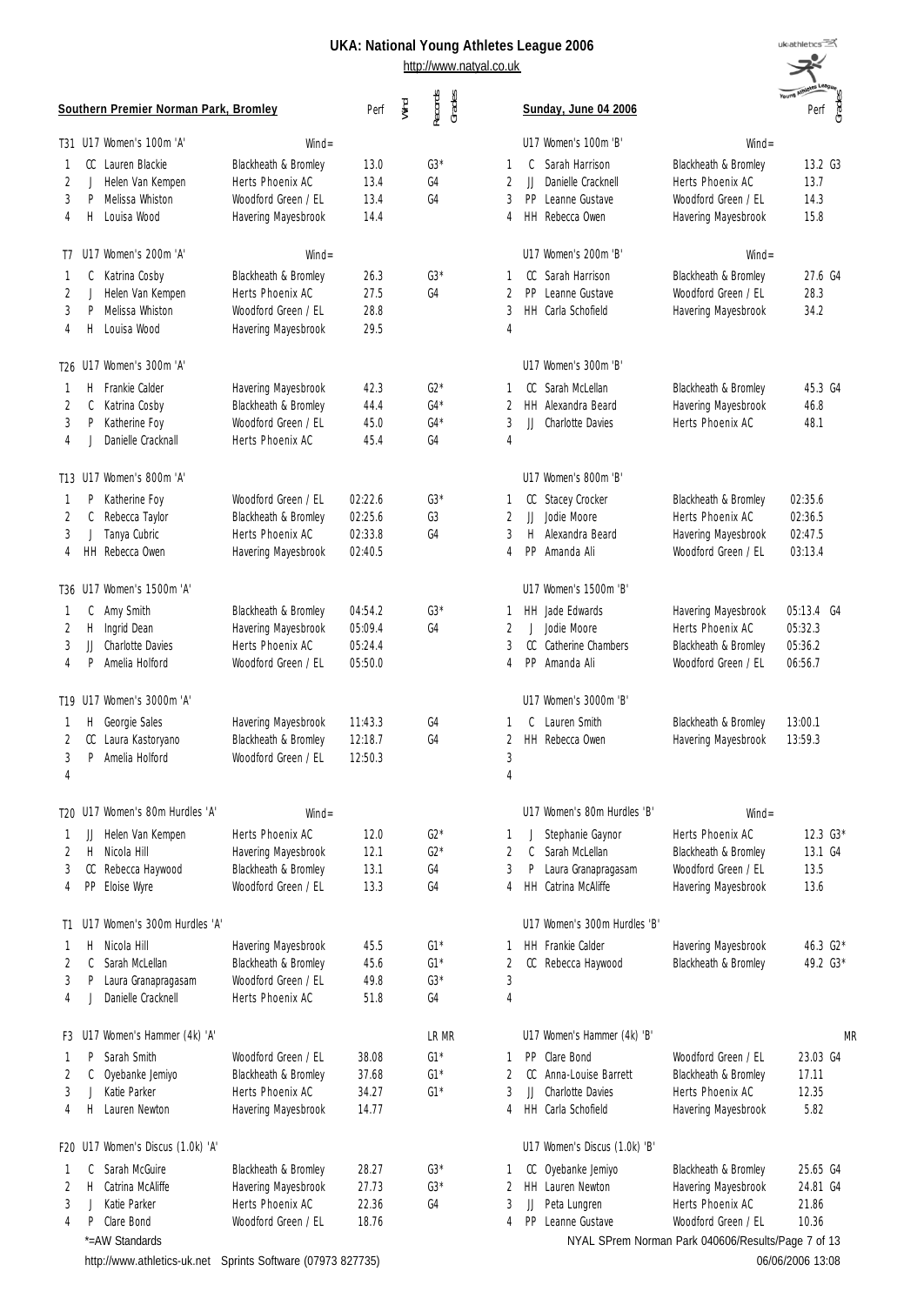http://www.natyal.co.uk

|    |    | Southern Premier Norman Park, Bromley |                      | Wind<br>Perf | Records<br>Grades |                | Sunday, June 04 2006                              | Young Athletes League<br>Perf des <sup>3</sup> |
|----|----|---------------------------------------|----------------------|--------------|-------------------|----------------|---------------------------------------------------|------------------------------------------------|
|    |    | F30 U17 Women's Shot Putt (4k) 'A'    |                      |              |                   |                | U17 Women's Shot Putt (4k) 'B'                    |                                                |
| 1  | P  | Sarah Smith                           | Woodford Green / EL  | 10.36        | $G2*$             | 1              | PP Clare Bond<br>Woodford Green / EL              | 8.51 G4                                        |
| 2  | C  | Sarah McGuire                         | Blackheath & Bromley | 9.72         | $G3*$             | $\overline{2}$ | CC Oyebanke Jemiyo<br>Blackheath & Bromley        | 7.52                                           |
| 3  | J  | Peta Lungren                          | Herts Phoenix AC     | 9.34         | $G3*$             | 3              | JJ Katie Parker<br>Herts Phoenix AC               | 7.26                                           |
| 4  | H. | Frankie Calder                        | Havering Mayesbrook  | 7.84         |                   | 4              | HH Carla Schofield<br>Havering Mayesbrook         | 5.34                                           |
|    |    | F25 U17 Women's Javelin (600g) 'A'    |                      |              |                   |                | U17 Women's Javelin (600g) 'B'                    |                                                |
| 1  | J  | Peta Lungren                          | Herts Phoenix AC     | 36.42        | $G2*$             | 1              | HH Lauren Newton<br>Havering Mayesbrook           | 20.16                                          |
| 2  | C. | Sarah McGuire                         | Blackheath & Bromley | 30.38        | $G3*$             | $\overline{2}$ | Chloe Shaw<br>CC<br>Blackheath & Bromley          | 14.47                                          |
| 3  | H. | Georgie Sales                         | Havering Mayesbrook  | 24.43        | G4                | 3              | Tanya Cubric<br>JJ<br>Herts Phoenix AC            | 8.99                                           |
| 4  | P  | Katherine Foy                         | Woodford Green / EL  | 12.29        |                   | 4              | PP Amanda Ali<br>Woodford Green / EL              | 5.75                                           |
|    |    | F5 U17 Women's Long Jump 'A'          |                      |              |                   |                | U17 Women's Long Jump 'B'                         |                                                |
| -1 |    | CC Isobel Ivy                         | Blackheath & Bromley | 5.08         | $G3*$             | 1              | Lauren Blackie<br>Blackheath & Bromley<br>C.      | 4.99 G3*                                       |
| 2  |    | Stephanie Gaynor                      | Herts Phoenix AC     | 4.70         | G4                | 2              | <b>HH</b> Catrina McAliffe<br>Havering Mayesbrook | 4.05                                           |
| 3  | H. | Nicola Hill                           | Havering Mayesbrook  | 4.70         | G4                | 3              | Danielle Currie<br>Herts Phoenix AC<br>$\Box$     | 4.05                                           |
| 4  | P  | Eloise Wyre                           | Woodford Green / EL  | 4.38         |                   | 4              | PP<br>Melissa Whiston<br>Woodford Green / EL      | 3.50                                           |
|    |    | F34 U17 Women's Triple Jump 'A'       |                      |              |                   |                | U17 Women's Triple Jump 'B'                       |                                                |
| -1 | CC | Isobel Ivy                            | Blackheath & Bromley | 10.90        | $G1*$             | 1              | Lauren Blackie<br>C<br>Blackheath & Bromley       | 10.60 $G2*$                                    |
| 2  | J  | Amy Lunnis                            | Herts Phoenix AC     | 8.84         | G3                | $\overline{2}$ |                                                   |                                                |
| 3  | H  | Louisa Wood                           | Havering Mayesbrook  | 8.22         | G4                | $\sqrt{3}$     |                                                   |                                                |
| 4  | P  | Amelia Holford                        | Woodford Green / EL  | 8.18         | G4                | $\overline{4}$ |                                                   |                                                |
|    |    | F18 U17 Women's High Jump 'A'         |                      |              |                   |                | U17 Women's High Jump 'B'                         |                                                |
| 1  | Н. | Bethan Siddons                        | Havering Mayesbrook  | 1.59         | $G2*$             | 1              | JJ Jodie Moore<br>Herts Phoenix AC                | 1.35                                           |
| 2  |    | Stephanie Gaynor                      | Herts Phoenix AC     | 1.40         |                   | $\overline{2}$ | CC<br>Isobel Ivy<br>Blackheath & Bromley          | 1.35                                           |
| 3  | C  | Rebecca Haywood                       | Blackheath & Bromley | 1.40         |                   | 3              | P<br>Laura Granapragasam<br>Woodford Green / EL   | 1.25                                           |
| 4  |    | PP Hannah Downs                       | Woodford Green / EL  | 1.35         |                   |                |                                                   |                                                |
|    |    | F11 U17 Women's Pole Vault 'A'        |                      |              | <b>IRMR</b>       |                | U17 Women's Pole Vault 'B'                        | <b>IRMR</b>                                    |
| 1  |    | CC Emily Godley                       | Blackheath & Bromley | 3.15         | $G1*$             | $\mathbf{1}$   | Rachel Arnheim<br>Blackheath & Bromley<br>C       | $3.00\,$ G1*                                   |
| 2  | P  | Eloise Wyre                           | Woodford Green / FL  | 2.10         | G <sub>3</sub>    |                |                                                   |                                                |
| 3  |    | Danielle Currie                       | Herts Phoenix AC     | 1.80         |                   |                |                                                   |                                                |
| 4  |    |                                       |                      |              |                   |                |                                                   |                                                |

uk<sub>athletics</sub>  $\Rightarrow^{\sim}$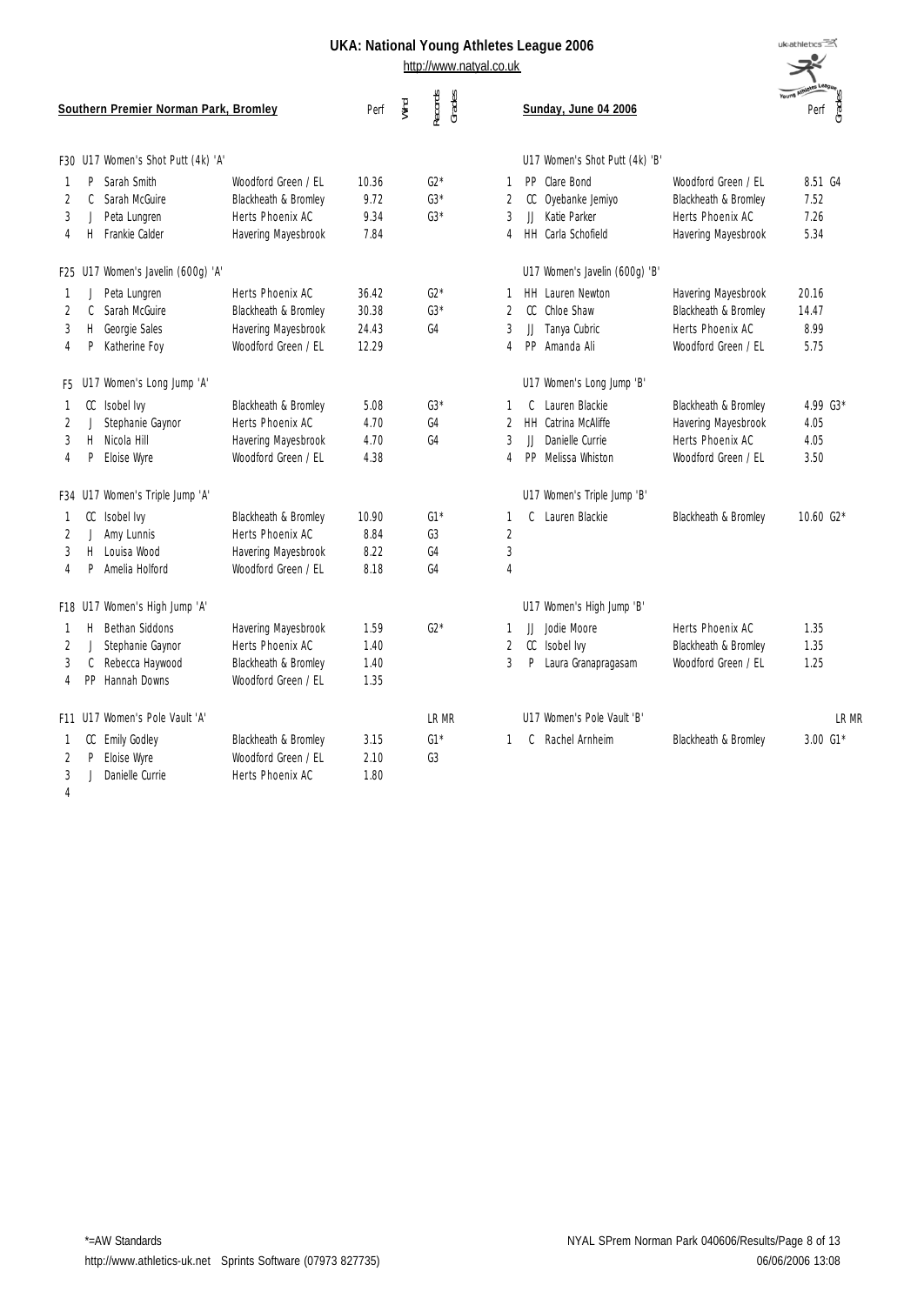| uk:athletics                     |
|----------------------------------|
|                                  |
|                                  |
| uę<br><b>Young Athleter</b><br>S |
| Perf<br>᠊ᡣ                       |
|                                  |

|                | Southern Premier Norman Park, Bromley | Perf                                                        | Wind    | Records<br>Grades |                |                | Sunday, June 04 2006 |                                  | Young Am<br>Perf<br>Grades                         |                  |
|----------------|---------------------------------------|-------------------------------------------------------------|---------|-------------------|----------------|----------------|----------------------|----------------------------------|----------------------------------------------------|------------------|
|                | T29 U15 Girls' 100m 'A'               | $Wind =$                                                    |         |                   |                |                |                      | U15 Girls' 100m 'B'              | $Wind =$                                           |                  |
| 1              | P<br>Kitty Eleyae                     | Woodford Green / EL                                         | 12.2    |                   | $G1*$          | 1              | PP.                  | Josie Wyre                       | Woodford Green / EL                                | 13.3 G3*         |
| 2              | C<br>Daniella Annon                   | Blackheath & Bromley                                        | 12.8    |                   | $G2*$          | 2              | CC                   | Rebecca Cook                     | Blackheath & Bromley                               | 13.5 G3          |
| 3              | Clare Humphries<br>J                  | Herts Phoenix AC                                            | 13.3    |                   | $G3*$          | 3              | JJ                   | Emily Hatch                      | Herts Phoenix AC                                   | 13.8 G4          |
| 4              | <b>HH</b> Alex Edwards                | Havering Mayesbrook                                         | 13.8    |                   | G4             | 4              | Н.                   | Lilla Jacks                      | Havering Mayesbrook                                | 14.1 G4          |
| T5             | U15 Girls' 200m 'A'                   | $Wind =$                                                    |         |                   |                |                |                      | U15 Girls' 200m 'B'              | $Wind =$                                           |                  |
| 1              | Kitty Eleyae<br>P                     | Woodford Green / EL                                         | 25.4    |                   | $G1*$          | 1              | CC                   | Sheridan Pritchard-Lewis         | Blackheath & Bromley                               | 27.2 G3*         |
| 2              | C<br>Grace Sheppard                   | Blackheath & Bromley                                        | 26.8    |                   | $G2*$          | $\overline{2}$ | JJ                   | Emily Hatch                      | Herts Phoenix AC                                   | 27.8 G3          |
| 3              | Deborah Willis<br>J                   | Herts Phoenix AC                                            | 27.4    |                   | $G3*$          | 3              |                      | HH Leah Summers                  | Havering Mayesbrook                                | 28.2 G4          |
| 4              | Rebecca Clements<br>H                 | Havering Mayesbrook                                         | 27.9    |                   | G4             | 4              | PP                   | Gemma Murray                     | Woodford Green / EL                                | 28.5 G4          |
|                | T11 U15 Girls' 800m 'A'               |                                                             |         |                   |                |                |                      | U15 Girls' 800m 'B'              |                                                    |                  |
| 1              | C<br>Amy De Matos                     | Blackheath & Bromley                                        | 02:20.4 |                   | $G1*$          | 1              | CC                   | Jessica Saville                  | Blackheath & Bromley                               | 02:25.5 G2*      |
| 2              | P.<br>Lara Tembey                     | Woodford Green / EL                                         | 02:27.3 |                   | $G3*$          | 2              | JJ                   | Stephanie Sattin                 | Herts Phoenix AC                                   | 02:31.1 G3       |
| 3              | Nina Fdwards<br>J                     | Herts Phoenix AC                                            | 02:28.7 |                   | G3             | 3              | PP                   | Rebecca Samuels                  | Woodford Green / FL                                | 02:41.0 G4       |
| 4              | Emma Fox<br>Н                         | Havering Mayesbrook                                         | 02:36.3 |                   | G4             | 4              |                      | HH Georgia Davies                | Havering Mayesbrook                                | 02:50.0          |
|                | T34 U15 Girls' 1500m 'A'              |                                                             |         |                   |                |                |                      | U15 Girls' 1500m 'B'             |                                                    |                  |
| 1              | Michelle Fewster<br>C                 | Blackheath & Bromley                                        | 05:04.6 |                   | $G3*$          | 1              | CC                   | Rebecca Smith                    | Blackheath & Bromley                               | 05:17.0 G4       |
| 2              | Ella Fuller<br>J.                     | Herts Phoenix AC                                            | 05:13.4 |                   | G3             | 2              | JJ                   | Ashleigh Cattle                  | Herts Phoenix AC                                   | 05:22.1<br>G4    |
| 3              | Н<br>Sidnie Sales                     | Havering Mayesbrook                                         | 05:20.2 |                   | G <sub>4</sub> | 3              |                      | <b>HH</b> Jennifer Holland       | Havering Mayesbrook                                | 05:34.4          |
| 4              | Ρ<br><b>Becky Hewitt</b>              | Woodford Green / EL                                         | 05:21.8 |                   | G4             | 4              | PP.                  | Kate Stockings                   | Woodford Green / EL                                | 05:50.8          |
|                | T18 U15 Girls' 75m Hurdles 'A'        | $Wind =$                                                    |         |                   |                |                |                      | U15 Girls' 75m Hurdles 'B'       | $Wind =$                                           |                  |
| 1              | Chloe Galloway<br>P                   | Woodford Green / EL                                         | 11.5    |                   | $G1*$          | 1              | CC                   | Nenisha Nelson-Roberts           | Blackheath & Bromley                               | 13.0 G3          |
| 2              | Clare Humphries<br>J                  | Herts Phoenix AC                                            | 11.7    |                   | $G1*$          | $\overline{2}$ | IJ                   | Deborah Willis                   | Herts Phoenix AC                                   | 13.2 G4          |
| 3              | C Estelle Patten                      | Blackheath & Bromley                                        | 12.8    |                   | $G3*$          | 3              | PP                   | Natasha Clulow                   | Woodford Green / EL                                | 13.8             |
| 4              | HH Sam Hill                           | Havering Mayesbrook                                         | 15.5    |                   |                | 4              | H                    | Emma Fox                         | Havering Mayesbrook                                | 16.5             |
| F4             | U15 Girls' Long Jump 'A'              |                                                             |         |                   |                |                |                      | U15 Girls' Long Jump 'B'         |                                                    |                  |
| 1              | Leah Forbes-Morris<br>C               | Blackheath & Bromley                                        | 4.64    |                   | $G3*$          |                | PP.                  | Kitty Eleyae                     | Woodford Green / EL                                | 4.54 G4          |
| 2              | P<br>Chloe Galloway                   | Woodford Green / EL                                         | 4.55    |                   | G4             | 2              | JJ                   | Katie Caulfield                  | Herts Phoenix AC                                   | 4.38 G4          |
| 3              | Clare Humphries<br>J                  | Herts Phoenix AC                                            | 4.46    |                   | G4             | 3              | CC.                  | Rebecca Cook                     | Blackheath & Bromley                               | 4.21             |
| 4              | Rebecca Luck<br>H                     | Havering Mayesbrook                                         | 3.59    |                   |                | 4              |                      | <b>HH</b> Nicole Dalton          | Havering Mayesbrook                                | 3.52             |
|                | F17 U15 Girls' High Jump 'A'          |                                                             |         |                   |                |                |                      | U15 Girls' High Jump 'B'         |                                                    |                  |
| 1              | Katie Caulfield<br>J.                 | Herts Phoenix AC                                            | 1.53    |                   | $G2*$          | 1              | CC                   | Nenisha Nelson-Roberts           | Blackheath & Bromley                               | 1.40 G4          |
| 2              | C<br>Emma Armstrong                   | Blackheath & Bromley                                        | 1.40    |                   | G4             | $\overline{2}$ | IJ                   | Jennie Hutchings                 | Herts Phoenix AC                                   | 1.35 G4          |
| 3              | PP Natasha Matthews                   | Woodford Green / EL                                         | 1.40    |                   | G <sub>4</sub> | 3              | P                    | Chloe Galloway                   | Woodford Green / FL                                | 1.25             |
| 4              | Jennifer Holland<br>Н                 | Havering Mayesbrook                                         | 1.35    |                   | G4             | 4              |                      | HH Rebecca Clements              | Havering Mayesbrook                                | 1.25             |
|                | F19 U15 Girls' Discus (1.0k) 'A'      |                                                             |         |                   |                |                |                      | U15 Girls' Discus (1.0k) 'B'     |                                                    |                  |
| 1              | Jessica Humphreys<br>H.               | Havering Mayesbrook                                         | 24.80   |                   | $G3*$          | 1              | C                    | <b>Fstelle Patten</b>            | Blackheath & Bromley                               | 22.01 G4         |
| 2              | CC Katherine Jones                    | Blackheath & Bromley                                        | 22.93   |                   | G4             | 2              |                      | HH Rebecca Luck                  | Havering Mayesbrook                                | 19.34 G4         |
| 3              | Millie Lungren<br>J                   | Herts Phoenix AC                                            | 19.67   |                   | G <sub>4</sub> | 3              | JJ                   | Deborah Willis                   | Herts Phoenix AC                                   | 15.87            |
| 4              | Josie Wyre<br>P                       | Woodford Green / EL                                         | 19.20   |                   | G4             | 4              |                      | PP Gemma Murray                  | Woodford Green / EL                                | 12.95            |
|                | F26 U15 Girls' Javelin (600g) 'A'     |                                                             |         |                   |                |                |                      | U15 Girls' Javelin (600g) 'B'    |                                                    |                  |
| 1              | Helen Silvester<br>C                  | Blackheath & Bromley                                        | 26.39   |                   | $G3*$          |                | cc                   | Nicole George                    | Blackheath & Bromley                               | 18.41            |
| 2              | Н<br>Jessica Humphreys                | Havering Mayesbrook                                         | 19.06   |                   | G4             | 2              |                      | HH Nicole Dalton                 | Havering Mayesbrook                                | 15.73            |
| 3              | Stephanie Sattin<br>JJ                | Herts Phoenix AC                                            | 17.37   |                   |                | 3              |                      | PP Josie Wyre                    | Woodford Green / EL                                | 12.21            |
| $\overline{4}$ | Natasha Clulow<br>P                   | Woodford Green / EL                                         | 13.21   |                   |                | $\overline{4}$ |                      |                                  |                                                    |                  |
|                | F29 U15 Girls' Shot Putt (3.25k) 'A'  |                                                             |         |                   |                |                |                      | U15 Girls' Shot Putt (3.25k) 'B' |                                                    |                  |
| 1              | Katherine Jones<br>C                  | Blackheath & Bromley                                        | 9.15    |                   | $G3*$          | 1              | CC                   | <b>Estelle Patten</b>            | Blackheath & Bromley                               | 7.75 G4          |
| 2              | P<br>Lara Tembey                      | Woodford Green / EL                                         | 8.15    |                   | G4             | 2              |                      | HH Nicole Dalton                 | Havering Mayesbrook                                | 7.09             |
| 3              | Н<br>Sam Hill                         | Havering Mayesbrook                                         | 7.31    |                   |                | 3              |                      | PP Chelsea Ives                  | Woodford Green / EL                                | 6.36             |
| 4              | Millie Lungren<br>J                   | Herts Phoenix AC                                            | 7.23    |                   |                | 4              |                      | JJ Jennie Hutchings              | Herts Phoenix AC                                   | 5.87             |
|                | *=AW Standards                        |                                                             |         |                   |                |                |                      |                                  | NYAL SPrem Norman Park 040606/Results/Page 9 of 13 |                  |
|                |                                       | http://www.athletics-uk.net Sprints Software (07973 827735) |         |                   |                |                |                      |                                  |                                                    | 06/06/2006 13:08 |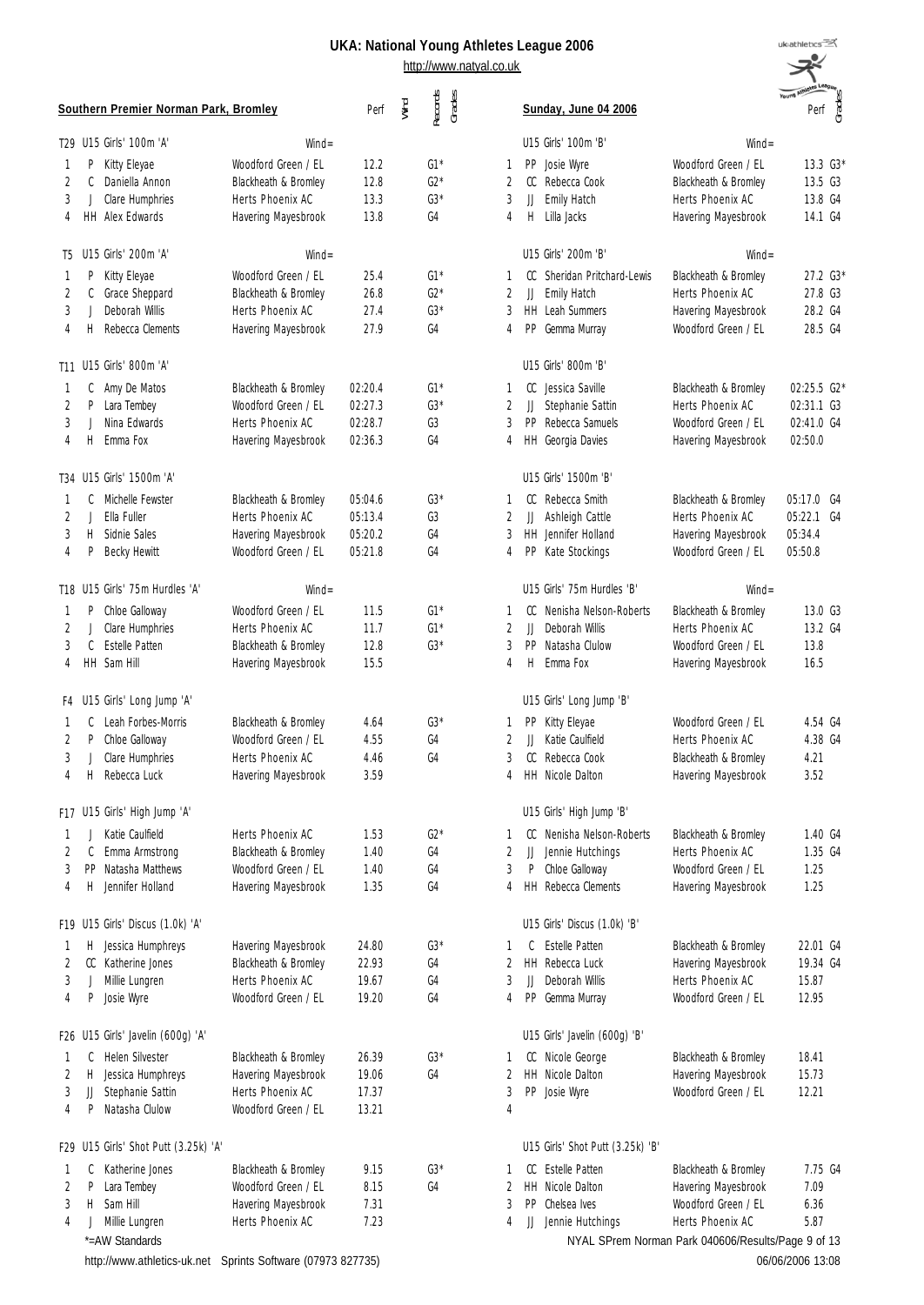| <b>Southern Premier Norman Park, Bromley</b> |         |                                                |                                                                 | Perf                | Wind | Records<br>Grades       |                | Sunday, June 04 2006                                      |                                                                    | Young Am<br>Perf ges              |
|----------------------------------------------|---------|------------------------------------------------|-----------------------------------------------------------------|---------------------|------|-------------------------|----------------|-----------------------------------------------------------|--------------------------------------------------------------------|-----------------------------------|
|                                              |         | T27 U13 Girls' 75m 'A'                         | $Wind =$                                                        |                     |      |                         |                | U13 Girls' 75m 'B'                                        | $Wind =$                                                           |                                   |
| 2<br>3                                       | C<br>P  | Jodie Williams<br>Sian Duffy<br>Nicole Hawkins | Herts Phoenix AC<br>Blackheath & Bromley<br>Woodford Green / EL | 9.9<br>10.6<br>10.7 |      | $G1*$<br>$G2*$<br>$G2*$ | 1<br>2<br>3    | CC<br>Julia McHale<br>HH Chelsey Walker<br>PP Amber Mendy | Blackheath & Bromley<br>Havering Mayesbrook<br>Woodford Green / EL | $10.7\,G2*$<br>11.4 G4<br>11.8 G4 |
| 4                                            | H.      | Emma Washbourne                                | Havering Mayesbrook                                             | 11.2                |      | $G3*$                   | 4              | Evie Williams<br>JJ                                       | Herts Phoenix AC                                                   | 12.2                              |
|                                              |         | T3 U13 Girls' 150m 'A'                         | $Wind =$                                                        |                     |      |                         |                | U13 Girls' 150m 'B'                                       | $Wind =$                                                           |                                   |
|                                              |         | Jodie Williams                                 | Herts Phoenix AC                                                | 19.5                |      | $G1*$                   | 1              | Amara Jacobs<br>CC.                                       | Blackheath & Bromley                                               | 21.5 G3*                          |
| 2                                            | C       | Letitia Noel                                   | Blackheath & Bromley                                            | 20.4                |      | $G1*$                   | 2              | HH Rebecca O'Neill                                        | Havering Mayesbrook                                                | 22.5 G4                           |
| 3                                            | P       | Nicole Hawkins                                 | Woodford Green / EL                                             | 21.4                |      | $G3*$                   | 3              | Bethany Carr<br>JJ                                        | Herts Phoenix AC                                                   | 22.8 G4                           |
| 4                                            | Н.      | Emma Washbourne                                | Havering Mayesbrook                                             | 21.7                |      | $G3*$                   | 4              | PP Amber Mendy                                            | Woodford Green / EL                                                | 23.4                              |
|                                              |         | T9 U13 Girls' 800m 'A'                         |                                                                 |                     |      |                         |                | U13 Girls' 800m 'B'                                       |                                                                    |                                   |
|                                              | Н.      | Eleanor Bounds                                 | Havering Mayesbrook                                             | 02:35.2             |      | $G2*$                   | 1              | HH Nicola Peachey                                         | Havering Mayesbrook                                                | 02:37.1 G2*                       |
| 2                                            | C       | Nancy Carney-Holland                           | Blackheath & Bromley                                            | 02:37.8             |      | $G2*$                   | 2              | CC Georgina Chew                                          | Blackheath & Bromley                                               | 02:42.6 G3                        |
| 3                                            | P       | Kim Francis                                    | Woodford Green / EL                                             | 02:37.8             |      | $G2*$                   | 3              |                                                           |                                                                    |                                   |
| 4                                            |         | Fve Williams                                   | Herts Phoenix AC                                                | 02:38.6             |      | $G3*$                   | $\overline{4}$ |                                                           |                                                                    |                                   |
|                                              |         | T22 U13 Girls' 1200m 'A'                       |                                                                 |                     |      |                         |                | U13 Girls' 1200m 'B'                                      |                                                                    |                                   |
| 1                                            | Н.      | Rebecca O'Neill                                | Havering Mayesbrook                                             | 04:13.6             |      | $G3*$                   | 1              | Holly Patie-Belleli<br>PP.                                | Woodford Green / EL                                                | 04:20.4 G3                        |
| 2                                            | P       | Georgina Ferrari                               | Woodford Green / EL                                             | 04:18.2             |      | $G3*$                   | 2              | CC<br>Jessica Jones                                       | Blackheath & Bromley                                               | 04:37.0 G4                        |
| 3                                            | C       | Hannah Cook                                    | Blackheath & Bromley                                            | 04:30.8             |      | G4                      | 3              | HH Jessica Seekings                                       | Havering Mayesbrook                                                | 05:21.7                           |
| 4                                            | JJ      | <b>Billie Warner</b>                           | Herts Phoenix AC                                                | 05:14.9             |      |                         | $\overline{4}$ |                                                           |                                                                    |                                   |
|                                              |         | T15 U13 Girls' 70m Hurdles 'A'                 | $Wind =$                                                        |                     |      |                         |                | U13 Girls' 70m Hurdles 'B'                                | $Wind =$                                                           |                                   |
| 1                                            |         | Bethany Carr                                   | Herts Phoenix AC                                                | 12.6                |      | $G2*$                   | 1              | Gemma Armorgie<br>JJ                                      | Herts Phoenix AC                                                   | 13.8 G3                           |
| 2                                            | C       | Sian Duffy                                     | Blackheath & Bromley                                            | 12.6                |      | $G2*$                   | 2              | Ellie Duffy-Penny<br>CC                                   | Blackheath & Bromley                                               | 14.7 G4                           |
| 3                                            | P       | Holly Patie-Belleli                            | Woodford Green / EL                                             | 12.9                |      | $G3*$                   | 3              | PP Tasmin Wint                                            | Woodford Green / EL                                                | 15.3                              |
| 4                                            | H       | Nicola Peachey                                 | Havering Mayesbrook                                             | 12.9                |      | $G3*$                   | 4              | HH Jessica Seekings                                       | Havering Mayesbrook                                                | 15.4                              |
|                                              |         | F7 U13 Girls' High Jump 'A'                    |                                                                 |                     |      |                         |                | U13 Girls' High Jump 'B'                                  |                                                                    |                                   |
|                                              | J       | Gemma Armorgie                                 | Herts Phoenix AC                                                | 1.37                |      | $G2*$                   | 1              | Bethany Carr<br>JJ                                        | Herts Phoenix AC                                                   | 1.20 G4                           |
| 2                                            | P       | Holly Patie-Belleli                            | Woodford Green / EL                                             | 1.20                |      | G4                      | 2              | Christine Lyston<br>CC                                    | Blackheath & Bromley                                               | 1.20 G4                           |
| 3                                            | C       | Diandra Beckles                                | Blackheath & Bromley                                            | 1.20                |      | G4                      | 3              | PP Amber Mendy                                            | Woodford Green / EL                                                | 1.15                              |
| 4                                            |         | H Jessica Seekings                             | Havering Mayesbrook                                             | 1.10                |      |                         |                |                                                           |                                                                    |                                   |
|                                              |         | F23 U13 Girls' Long Jump 'A'                   |                                                                 |                     |      |                         |                | U13 Girls' Long Jump 'B'                                  |                                                                    |                                   |
| 1                                            | C       | Letitia Noel                                   | Blackheath & Bromley                                            | 4.18                |      | $G3*$                   | 1              | Nicola Peachey<br>H                                       | Havering Mayesbrook                                                | 3.82 G4                           |
| 2                                            | $\perp$ | Jodie Williams                                 | Herts Phoenix AC                                                | 4.11                |      | G3                      | 2              | CC Jessica Moore                                          | Blackheath & Bromley                                               | 3.82 G4                           |
| 3                                            |         | HH Chelsey Walker                              | Havering Mayesbrook                                             | 3.89                |      | G4                      | 3              | Gemma Armorgie<br>JJ                                      | Herts Phoenix AC                                                   | 3.53 G4                           |
| 4                                            |         | PP Harley Vaughan                              | Woodford Green / EL                                             | 2.55                |      |                         | 4              | P<br><b>Tasmin Wint</b>                                   | Woodford Green / EL                                                | 1.94                              |
|                                              |         | F13 U13 Girls' Shot Putt (2.72k) 'A'           |                                                                 |                     |      |                         |                | U13 Girls' Shot Putt (2.72k) 'B'                          |                                                                    |                                   |
| 1                                            | P       | Rhianna Stewart                                | Woodford Green / EL                                             | 9.01                |      | $G1*$                   | 1              | C<br>Mollie Morris                                        | Blackheath & Bromley                                               | 6.72 G3                           |
| 2                                            | CC      | Kelly Davey                                    | Blackheath & Bromley                                            | 7.20                |      | G3                      | 2              | Harley Vaughan<br>PP                                      | Woodford Green / EL                                                | 6.41 G4                           |
| 3                                            | Н.      | Rebecca O'Neill                                | Havering Mayesbrook                                             | 5.62                |      | G4                      | 3              | HH Eleanor Bounds                                         | Havering Mayesbrook                                                | 5.27                              |
| 4                                            |         | Evie Williams                                  | Herts Phoenix AC                                                | 5.50                |      | G4                      | 4              | <b>Billie Warner</b><br>JJ                                | Herts Phoenix AC                                                   | 4.65                              |

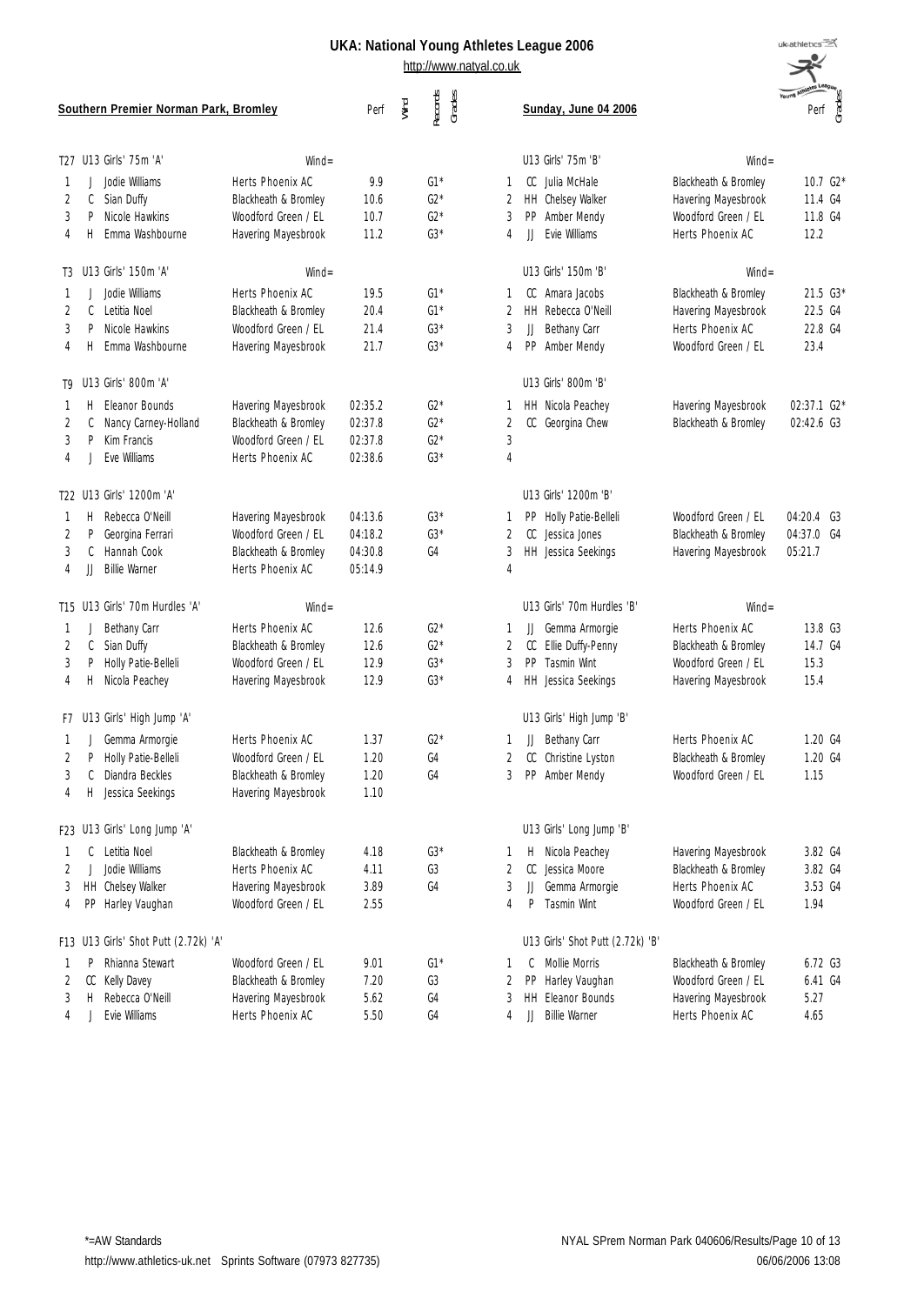uk<sub>athletics</sub>

|                   |                         |                                                                                            |                                                                                | http://www.natyal.co.uk                                                        |                                                                          |                                                                           |                                                      |
|-------------------|-------------------------|--------------------------------------------------------------------------------------------|--------------------------------------------------------------------------------|--------------------------------------------------------------------------------|--------------------------------------------------------------------------|---------------------------------------------------------------------------|------------------------------------------------------|
|                   |                         | Southern Premier Norman Park, Bromley                                                      |                                                                                | Records<br>Grades<br>Wind<br>Perf                                              | Sunday, June 04 2006                                                     |                                                                           | Perf<br>Grades                                       |
|                   |                         | T43 U17 Men's 4 x 100m Relay                                                               |                                                                                |                                                                                |                                                                          |                                                                           |                                                      |
| 1.<br>2<br>3<br>4 | $\perp$<br>C<br>P<br>Н. | Herts Phoenix AC<br>Blackheath & Bromley<br>Woodford Green / EL<br>Havering Mayesbrook     | Kenny Howard<br>Simon Lloyd<br>Omar Mansour<br>Chris Walden                    | lan Tobin<br>Jidi Muji<br>Jayesh Sidhar<br>Daniel McDowell                     | Alex Moore<br>Marcus Morrison<br>Ashley Thomas<br>Joseph Ramie           | Alec Wing<br>Aston Stockdale<br>David Farrugia<br>Craig Moore             | 46.1<br>$46.2$ *<br>46.9 *<br><b>DISQ</b>            |
|                   |                         | T47 U17 Men's 4 x 400m Relay                                                               |                                                                                |                                                                                |                                                                          |                                                                           |                                                      |
| 1<br>2<br>3<br>4  | C<br>J<br>P<br>H        | Blackheath & Bromley<br>Herts Phoenix AC<br>Woodford Green / EL<br>Havering Mayesbrook     | Martyn Payne<br>Bradley Armorgie<br>Alex Brown<br>Daniel Winters               | Alex Blair<br>Alex Moore<br>Lee Lovelock-Jemmott<br>Grant Twist                | Beau Szczepanski<br>Kenny Howard<br>Omar Mansour<br>Bonefasi Buwenro     | Aston Stockdale<br>Max Thaddeus<br>David Farrugia<br>Robert Jones         | 03:38.2 *<br>$03:41.4$ *<br>03:47.9 *<br>$03:58.1$ * |
|                   |                         | T41 U15 Boy's 4 x 100m Relay                                                               |                                                                                |                                                                                |                                                                          |                                                                           |                                                      |
| 1<br>2<br>3<br>4  | Н.<br>J<br>P            | C Blackheath & Bromley<br>Havering Mayesbrook<br>Herts Phoenix AC<br>Woodford Green / EL   | <b>Matthew Fletcher</b><br>Gabriel Makiwawa<br>Aaron Martinson<br>Charlie Moss | Dan Putnam<br><b>Scott Daws</b><br>Tom Clark<br>Carl Rendorra                  | Izzy Ukoko<br>Liam Hughes<br>Alex Veitch<br>lain Meads                   | <b>Elliott Cox</b><br>Georgie Bean<br>George Smith<br>Jayesh Sidhour      | $46.9*$<br>50.5<br>58.0<br><b>DISQ</b>               |
|                   |                         | T46 U15 Boy's 4 x 400m Relay                                                               |                                                                                |                                                                                |                                                                          |                                                                           |                                                      |
| -1<br>2<br>3<br>4 | C<br>J.<br>Η.           | Blackheath & Bromley<br>Herts Phoenix AC<br>Havering Mayesbrook                            | Sanchez Palmer<br>Tom Gough<br>Chuke Omyieke                                   | Teddy Cascarino<br>Nathan Wake<br>Michael Jones                                | Steven Cavey<br>Ross Armorgie<br>Simon Brown                             | Dan Putnam<br>Alex Veitch<br>Callum Sutton                                | $03:57.1$ *<br>04:02.9<br>04:21.6                    |
|                   |                         | T39 U13 Boy's 4 x 100m Relay                                                               |                                                                                |                                                                                |                                                                          |                                                                           |                                                      |
| 1<br>2<br>3<br>4  | C<br>P                  | H Havering Mayesbrook<br>Blackheath & Bromley<br>Woodford Green / EL<br>Herts Phoenix AC   | Charlie Hazlewood<br>Aaron Lloyd<br>Colin Wint<br>Tim Warner                   | <b>Ben Weston</b><br>Anton Daly<br>Antonio Deslondes<br><b>Elliott Hurrell</b> | Harry Pickering<br>Raphael Maloney<br>Hasif Bedford<br>Alistair Cooper   | Conner Mullen<br>Greg Proctor<br>Mark Davies<br>Aaron Golledge            | $54.7 *$<br>$54.7 *$<br>56.8<br>58.2                 |
|                   |                         | T42 U17 Women's 4 x 100m Relay                                                             |                                                                                |                                                                                |                                                                          |                                                                           |                                                      |
| 3<br>4            | P                       | C Blackheath & Bromley<br>H Havering Mayesbrook<br>Woodford Green / EL<br>Herts Phoenix AC | Sarah Harrison<br>Louisa Wood<br>Clare Bond<br>Helen Van Kempen                | Katrina Cosby<br>Nicola Hill<br>Leanne Gustave<br>Stephanie Gaynor             | Rachel Arnheim<br>Frankie Calder<br>Marion Oguntula<br>Danielle Currie   | Lauren Blackie<br>Catrina McAliffe<br>Melissa Whiston<br>Peta Lungren     | $51.1$ *<br>53.7<br>53.8<br>58.3                     |
|                   |                         | T45 U17 Women's 4 x 300m Relay                                                             |                                                                                |                                                                                |                                                                          |                                                                           |                                                      |
| -1<br>2<br>3<br>4 | C<br>Н.<br>P            | Blackheath & Bromley<br>Havering Mayesbrook<br>Herts Phoenix AC<br>Woodford Green / EL     | Sarah McLellan<br>Jade Fdwards<br>Charlotte Davies<br>Katherine Foy            | Isobel Ivy<br>Georgie Sales<br>Jodie Moore<br>Hannah Downs                     | Amy Smith<br>Alexandra Beard<br>Tanya Cubric<br>Eloise Wyre              | Katrina Cosby<br>Ingrid Dean<br>Danielle Cracknell<br>Laura Granapragasam | 02:56.9<br>03:11.5<br>03:13.8<br>03:14.6             |
|                   |                         | T40 U15 Girls' 4 x 100m Relay                                                              |                                                                                |                                                                                |                                                                          |                                                                           |                                                      |
| 1<br>2<br>3<br>4  | P<br>C<br>-1<br>H       | Woodford Green / EL<br>Blackheath & Bromley<br>Herts Phoenix AC<br>Havering Mayesbrook     | Lara Tembey<br>Grace Sheppard<br>Jennie Hutchings<br>Lilla Jacks               | Natasha Matthews<br>Jazmyn Raikes<br>Deborah Willis<br>Rebecca Clements        | Chloe Galloway<br>Katie Vistuer<br>Nina Edwards<br>Alex Edwards          | Kitty Eleyae<br>Sian Hurlock<br>Clare Humphries<br>Leah Summers           | $51.2$ *<br>$51.7*$<br>$53.4$ *<br>54.3              |
|                   |                         | T38 U13 Girls' 4 x 100m Relay                                                              |                                                                                |                                                                                |                                                                          |                                                                           |                                                      |
| 1<br>2<br>3<br>4  | C<br>Н.<br>P            | Blackheath & Bromley<br>Havering Mayesbrook<br>Woodford Green / EL<br>Herts Phoenix AC     | Sian Duffy<br>Emma Washbourne<br>Tasmin Wint<br>Gemma Armorgie                 | Christine Lyston<br>Eleanor Bounds<br>Amber Mendy<br>Bethany Carr              | Amara Jacobs<br>Chelsey Walker<br>Harley Vaughan<br><b>Billie Warner</b> | Letitia Noel<br>Rebecca O'Neill<br>Holly Patie-Belleli<br>Jodie Williams  | $56.3*$<br>58.8<br>58.9<br>58.9                      |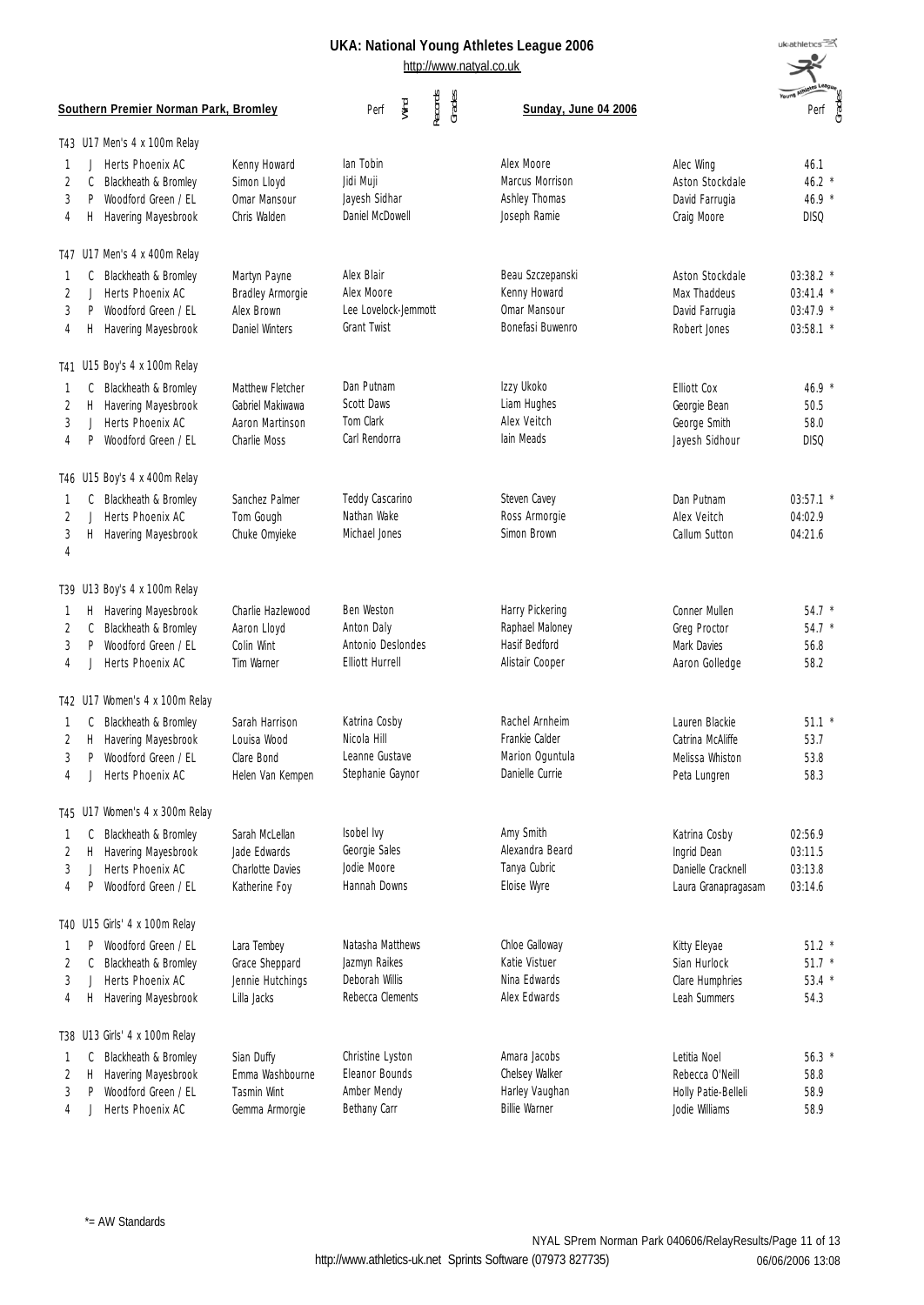http://www.natyal.co.uk

# **Description of the American**

#### **Southern Premier Norman Park, Bromley**

#### **Sunday, June 04 2006**

| Events              | B'hth & B |               |      | Herts P |      | Hav M        | WG&EL |      |  |  |  |              | Unused       |        |
|---------------------|-----------|---------------|------|---------|------|--------------|-------|------|--|--|--|--------------|--------------|--------|
|                     |           | $\mathcal{C}$ |      |         |      | $\mathsf{H}$ |       | P    |  |  |  |              |              |        |
| 17 Men's 100m       | 3.0       | 3.0           | 4.0  | 4.0     | 1.0  | 1.0          | 2.0   | 2.0  |  |  |  |              |              | 20     |
| 17 Men's 200m       | 2.0       | 3.0           | 4.0  | 4.0     | 1.0  | 1.0          | 3.0   | 2.0  |  |  |  |              |              | 20     |
| 17 Men's 400m       | 4.0       | 4.0           | 3.0  | 2.0     | 1.0  | 3.0          | 2.0   |      |  |  |  |              | $\mathbf{1}$ | 20     |
| 17 Men's 800m       | 1.0       | 2.0           | 2.0  |         | 4.0  | 3.0          | 3.0   | 4.0  |  |  |  |              | $\mathbf{1}$ | 20     |
| 17 Men's 1500m      | 1.0       | 2.0           | 3.0  | 3.0     | 4.0  | 4.0          | 2.0   | 1.0  |  |  |  |              |              | 20     |
| 17 Men's 3000m      | 3.0       | 4.0           |      |         | 4.0  |              | 2.0   |      |  |  |  | $\mathbf{1}$ | 6            | 20     |
| 17 Men's 400m Hu    | 1.0       | 4.0           | 3.0  |         | 4.0  | 3.0          | 2.0   | 2.0  |  |  |  |              | $\mathbf{1}$ | 20     |
| 17 Men's 100m Hu    | 2.0       | 4.0           | 3.0  |         | 4.0  | 3.0          | 1.0   |      |  |  |  |              | $\sqrt{3}$   | 20     |
| 17 Men's 1500m S    | 4.0       | 4.0           | 1.0  |         | 3.0  | 2.0          | 2.0   | 3.0  |  |  |  |              | $\mathbf{1}$ | 20     |
| 17 Men's Hammer     | 4.0       | 4.0           | 1.0  | 2.0     | 3.0  | 3.0          | 2.0   |      |  |  |  |              | $\mathbf{1}$ | 20     |
| 17 Men's Discus (1  | 2.0       | 3.0           | 1.0  | 2.0     | 3.0  | 4.0          | 4.0   | 1.0  |  |  |  |              |              | 20     |
| 17 Men's Shot Put   | 4.0       | 4.0           | 3.0  | 1.0     | 1.0  | 2.0          | 2.0   | 3.0  |  |  |  |              |              | 20     |
| 17 Men's Javelin (  | 1.0       | 2.0           | 3.0  | 4.0     | 2.0  | 1.0          | 4.0   | 3.0  |  |  |  |              |              | 20     |
| 17 Men's Pole Vau   | 4.0       |               |      |         |      |              |       |      |  |  |  | 6            | 10           | 20     |
| 17 Men's High Jum   | 2.0       | 4.0           | 4.0  | 2.0     | 3.0  | 3.0          |       |      |  |  |  | $\mathbf{1}$ | $\mathbf{1}$ | 20     |
| 17 Men's Long Jun   | 3.0       | 2.0           | 1.0  |         | 4.0  | 3.0          | 2.0   | 4.0  |  |  |  |              | $\mathbf{1}$ | 20     |
| 17 Men's Triple Jur | 4.0       |               | 2.0  | 3.0     | 3.0  | 4.0          | 1.0   | 2.0  |  |  |  |              | $\mathbf{1}$ | 20     |
| 17 Men's 4 x 100n   | 3.0       |               | 4.0  |         |      |              | 2.0   |      |  |  |  |              |              | 10     |
| 17 Men's 4 x 400n   | 4.0       |               | 3.0  |         | 1.0  |              | 2.0   |      |  |  |  |              |              | $10$   |
|                     | 52.0      | 49.0          | 45.0 | 27.0    | 46.0 | 40.0         | 38.0  | 27.0 |  |  |  | 9            | 27           | 360    |
|                     |           |               |      |         |      |              |       |      |  |  |  |              |              |        |
| 15 Boy's 100m       | 4.0       | 2.0           | 1.0  | 1.0     | 2.0  | 3.0          | 3.0   | 4.0  |  |  |  |              |              | 20     |
| 15 Boy's 200m       | 4.0       | 4.0           | 1.0  | 1.0     | 2.0  | 3.0          | 3.0   | 2.0  |  |  |  |              |              | 20     |
| 15 Boy's 400m       | 4.0       | 4.0           | 3.0  | 3.0     | 2.0  |              | 1.0   | 2.0  |  |  |  |              | $\mathbf{1}$ | 20     |
| 15 Boy's 800m       | 2.0       | 3.0           | 4.0  | 4.0     | 3.0  | 2.0          | 1.0   |      |  |  |  |              | $\mathbf{1}$ | 20     |
| 15 Boy's 1500m      | 4.0       | 4.0           | 1.0  | 2.0     | 2.0  | 3.0          | 3.0   |      |  |  |  |              | $\mathbf{1}$ | 20     |
| 15 Boy's 80m Hur    | 4.0       | 4.0           | 2.0  | 2.0     | 3.0  | 3.0          | 1.0   |      |  |  |  |              | $\mathbf{1}$ | 20     |
| 15 Boy's Hammer     | 4.0       | 4.0           | 3.0  |         | 2.0  | 3.0          |       |      |  |  |  | -1           | $\sqrt{3}$   | 20     |
| 15 Boy's Discus (1  | 4.0       | 3.0           | 1.0  | 2.0     | 2.0  | 4.0          | 3.0   |      |  |  |  |              | $\mathbf{1}$ | 20     |
| 15 Boy's Shot Putt  | 4.0       | 4.0           | 2.0  | 2.0     | 1.0  | 1.0          | 3.0   | 3.0  |  |  |  |              |              | 20     |
| 15 Boy's Javelin (6 | 3.0       | 3.0           | 2.0  | 2.0     | 4.0  | 4.0          | 1.0   |      |  |  |  |              | $\mathbf{1}$ | 20     |
| 15 Boy's Long Jum   | 4.0       | 1.0           | 1.0  | 2.0     | 3.0  | 4.0          | 2.0   | 3.0  |  |  |  |              |              | 20     |
| 15 Boy's High Jum   | 4.0       | 4.0           | 3.0  |         | 2.0  |              | 1.0   |      |  |  |  |              | 6            | 20     |
| 15 Boy's Pole Vaul  | 3.0       | 4.0           | 4.0  |         |      |              |       |      |  |  |  | 3            | 6            | 20     |
| 15 Boy's 4 x 100m   | 4.0       |               | 2.0  |         | 3.0  |              |       |      |  |  |  | $\mathbf{1}$ |              | 10     |
| 15 Boy's 4 x 400m   | 4.0       |               | 3.0  |         | 2.0  |              |       |      |  |  |  | $\mathbf{1}$ |              | 10     |
|                     | 56.0      | 44.0          | 33.0 | 21.0    | 33.0 | 30.0         | 22.0  | 14.0 |  |  |  | 6            | 21           | 280    |
|                     |           |               |      |         |      |              |       |      |  |  |  |              |              |        |
| 13 Boy's 100m       | 4.0       | 2.0           | 1.0  | 1.0     | 3.0  | 4.0          | 2.0   | 3.0  |  |  |  |              |              | 20     |
| 13 Boy's 200m       | 4.0       | 4.0           | 1.0  | 1.0     | 3.0  | 3.0          | 2.0   | 2.0  |  |  |  |              |              | 20     |
| 13 Boy's 800m       | 4.0       | 4.0           | 3.0  | 3.0     | 2.0  | 2.0          | 1.0   |      |  |  |  |              | $\mathbf{1}$ | 20     |
| 13 Boy's 1500m      | 2.0       | 4.0           | 4.0  | 2.0     | 3.0  | $3.0\,$      | 1.0   |      |  |  |  |              | $\mathbf{1}$ | $20\,$ |
| 13 Boy's 75m Huro   | 3.0       | 4.0           | 1.0  |         | 4.0  | 2.0          | 2.0   | 3.0  |  |  |  |              | $\mathbf{1}$ | $20\,$ |
| 13 Boy's Shot Putt  | 4.0       | 2.0           | 2.0  | 1.0     | 1.0  | 3.0          | 3.0   | 4.0  |  |  |  |              |              | 20     |
| 13 Boy's Long Jum   | 2.0       | 3.0           | 3.0  | 2.0     | 4.0  | 4.0          | 1.0   | 1.0  |  |  |  |              |              | 20     |
| 13 Boy's High Jump  | 3.0       | 4.0           | 2.0  | 3.0     | 4.0  | 2.0          | 1.0   |      |  |  |  |              | $\mathbf{1}$ | $20\,$ |
| 13 Boy's 4 x 100m   | 3.0       |               | 1.0  |         | 4.0  |              | 2.0   |      |  |  |  |              |              | 10     |
|                     | 29.0      | 27.0          | 18.0 | 13.0    | 28.0 | 23.0         | 15.0  | 13.0 |  |  |  |              | 4            | 170    |
|                     |           |               |      |         |      |              |       |      |  |  |  |              |              |        |

## **ATHLETES OF THE MATCH**

| Matt Bloy<br>U17M 800<br><b>TRACK</b><br>1min 58.6<br>Hav Mays<br><b>Bradley Armorgie</b><br>U17M HJ<br><b>FIELD</b> | MALE ATHLETES | <b>MALE ATHLETES</b> |  |
|----------------------------------------------------------------------------------------------------------------------|---------------|----------------------|--|
|                                                                                                                      |               |                      |  |
|                                                                                                                      |               |                      |  |
|                                                                                                                      |               |                      |  |
|                                                                                                                      | Herts         | 1.86 m               |  |